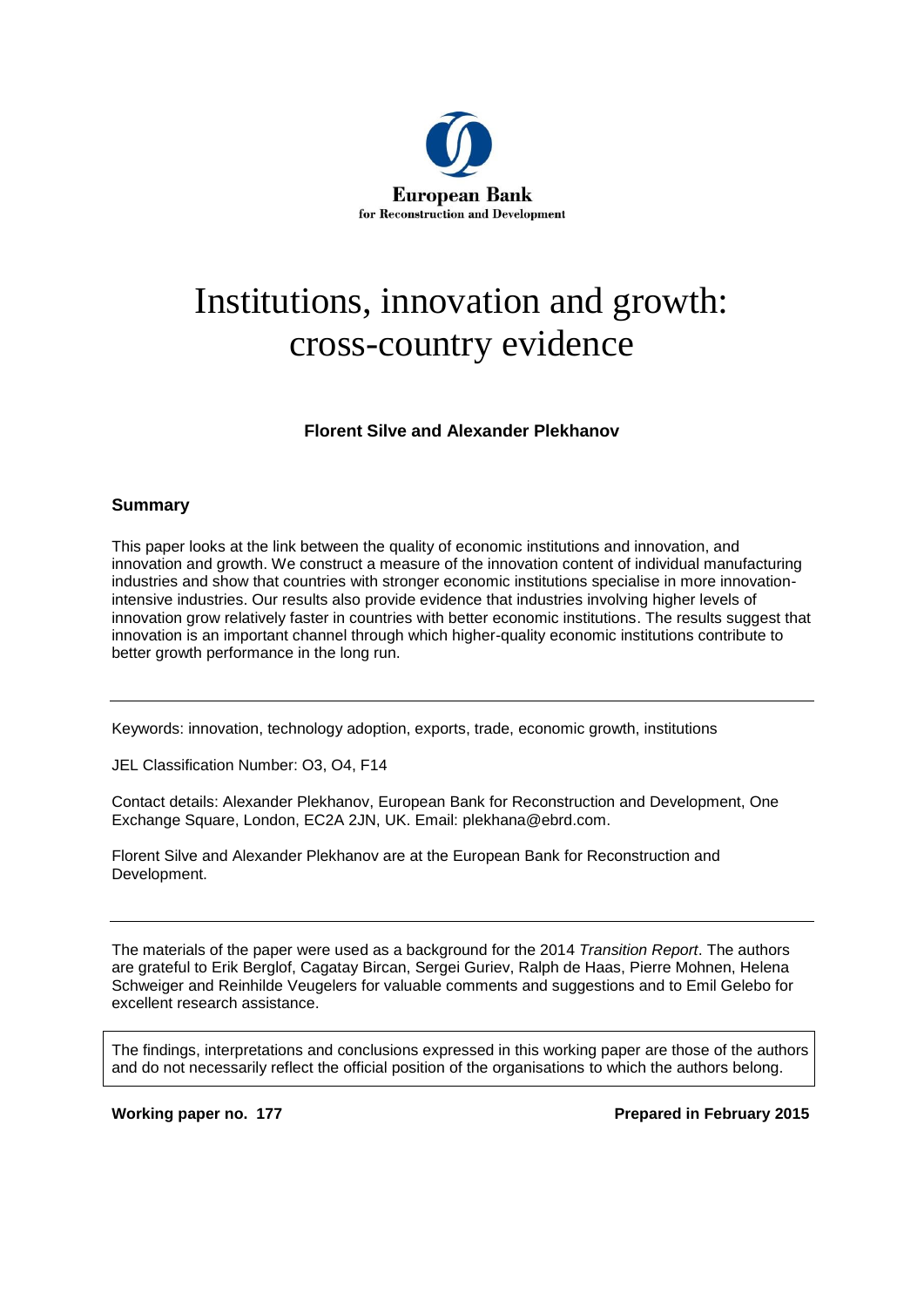# **1. Introduction**

Economic institutions – understood, alongside political institutions, as the rules of the game in a society (North, 1990) – are among key determinants of long-term economic growth (see, for instance, Mauro (1995), Hall and Jones (1999), Robinson et al. (2005)). In broad terms, in countries with stronger economic institutions – more secure property rights, better business environment and effective rule of law – incentives to make long-term, risky investments are stronger (see, for instance, Olson (2000)). As a result, physical and human capital can be employed more effectively.

This broad relationship between institutions and growth manifests itself through various channels. To name a few, poor institutions and corruption reduce foreign direct investment (Javocik and Wei, 2009) and undermine incentives for domestic firms to reinvest their earnings (Cull and Xu, 2005), with negative implications for growth. A difficult business environment impedes the entry of new firms to the market (Bruno et al., 2011), which is in turn an important driver of overall productivity growth. In countries with stronger contract enforcement, industries that rely on customised inputs and relation-specific investments grow faster (Nunn, 2007) as better contract enforcement facilitates the necessary investment. Countries with better economic institutions also specialise in more complex production processes in terms of number of various inputs required (Levchenko, 2007). More sophisticated exports can in turn be linked to better growth performance over the long run (Hausmann et al. (2007)).

One potential important channel that has received relatively less attention in the literature is the impact of the quality of economic institutions on innovation. Innovation is an important driver of improvements in productivity and growth performance. In turn, poor economic institutions – red tape, corruption, weak property rights – significantly increase uncertainty about financial returns on innovation while at the same time increasing the cost of investment needed to develop new products and services. In other words, poor economic institutions are likely to discourage innovation, and less innovation in turn would lead to lower economic growth.

This paper offers an empirical test of this channel. Few studies have focused on the link between economic institutions and innovativeness of economies. Cross-sectional analysis generally finds a positive link (see, for instance, Tebaldi and Elmslie (2013)) – but is subject to potential biases as many factors may simultaneously affect innovation outcomes at the country level. To overcome this problem our analysis focuses on the performance of individual industries within countries. It seeks to explain differences between the average rates of growth of exports and output in industries that rely on innovation to a greater extent and those where innovation tends to be less prominent, depending on a country's quality of economic institutions. Industries that are more innovation-intensive are shown to grow relatively faster in countries with better economic institutions.

The measure of innovation intensity of individual industries is unrelated to individual countries' circumstances (and thus should not be affected by industry performance in individual countries, the left-hand-side variable). This measure is constructed using industryspecific patent grants and employment data for the United States, an economy with a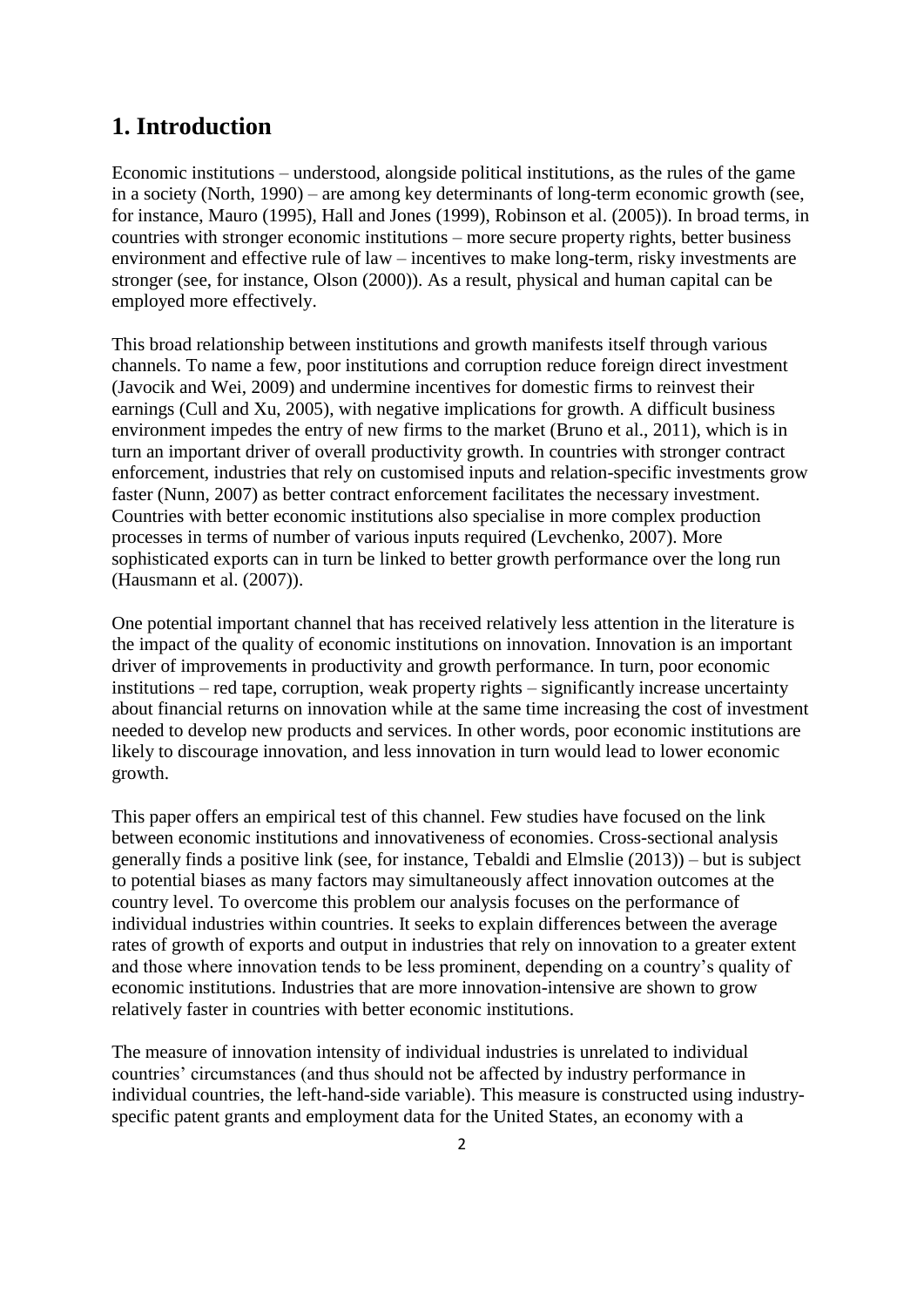developed innovation ecosystem and a large consumer market, where various industries are expected to realise their innovation potential most fully and where businesses face strong incentives to patent their innovations. Alternative measures of innovation intensity of industries are also considered, for instance, one based on industry-specific research and development (R&D) expenditures per employee in Japan.

We also find that the relationship holds at the country-level: countries with higher quality institutions tend to have a more innovation-intensive export structure – that is, they tend to export more in innovation-intensive industries.

Overall, the findings suggest that innovation is an important channel through which goodquality economic institutions can boost long-term economic growth. In particular, when quality economic institutions needed for effective innovation are in place, industries with a higher innovation component can grow faster and so become the locomotives of economic growth.

The paper is organised as follows. Section 2 examines the relationship between innovation and growth and discusses a measure of innovativeness of industries and economies. Section 3 presents the econometric specification and estimation strategy. Section 4 describes the data. Section 5 reports the estimation results and robustness checks. Section 6 concludes.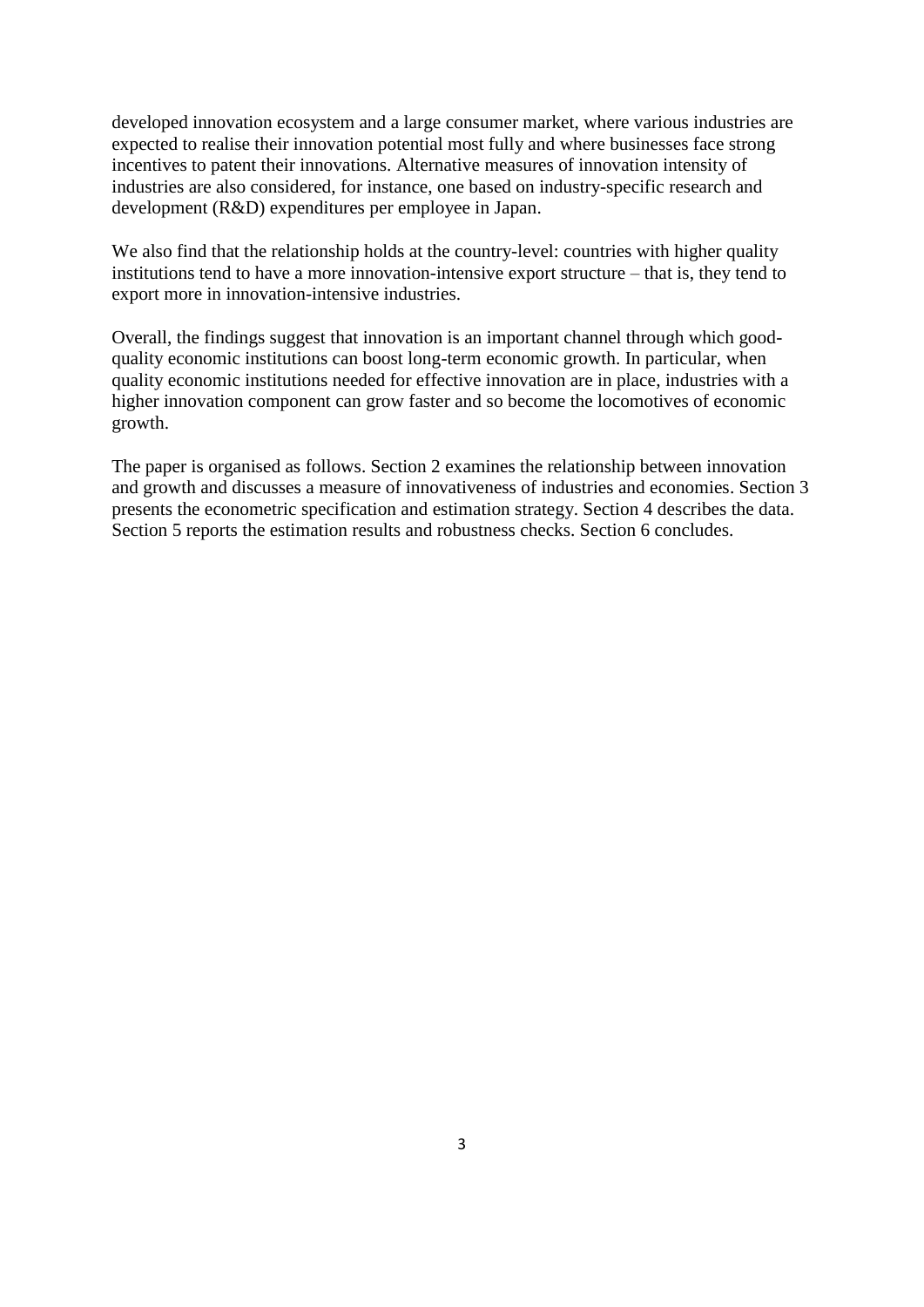# **2. Innovation, institutions and growth**

## **2.1 Innovation and growth**

Economic growth can be driven by a growth in production inputs (namely labour and capital), by a higher efficiency in their allocation across sectors of the economy, or by improvements in productivity. Improvements in productivity are in turn largely underpinned by innovation. The introduction of new products or processes helps to improve the efficiency with which various factors of production are combined and thus raise total factor productivity – the unexplained residual in the neoclassical growth theory framework. Various endogenous growth models illustrate ways in which innovation process may be endogenous and influenced by institutions, structural and policy variables (Aghion and Howitt, 1998).

Empirical studies of the impact of innovation on economic growth (whether it is at the industry or economy level) have focused notably on testing the effect of a proxy of innovation on the total factor productivity (TFP) growth. In these studies, innovation is usually proxied by inputs in the innovation process (in particular R&D spending) or by measures of creation of knowledge (such as patenting of new technologies).

For instance, using the ratio of R&D investment to GDP, Scherer (1982), Griliches and Lichtenberg (1984), Aghion and Howitt (1998) and Zachariadis (2004) provide strong evidence that in the US economy, R&D investment and TFP growth are positively related. A similar relationship has been documented for a number of other advanced economies (for instance in Lichtenberg (1992) and Patel and Soete (1988)) and for a sample of 20 OECD and 10 non-OECD countries (Ulku, 2007).

At the same time, innovation arguably has the highest impact on economic growth at the point when many firms adopt a new technology – in other words, when technological advances are matched with labour and capital resources in the economy. While in advanced markets development and adoption of new technologies may be aligned to a higher extent, many emerging markets tend to mainly adopt technologies developed elsewhere. The importance of international spillovers of ideas and innovation, especially from industrialised to developing countries, is well documented. Such spillovers can be channelled through trade (Coe and Helpman, 1995; Eaton and Kortum, 1997), a combination of trade and foreign direct investment (Lichtenberg and Van Pottelsbergh de la Potterie, 1998), licensing of foreign patents (Nadiri, 1993; Mohnen, 1996), or other transmission mechanisms such as licensing agreements, joint ventures or international migration of highly skilled labour such as scientists and engineers (Bernstein and Mohnen, 1998; Görg and Strobl, 2005).

These spillovers can have significant positive effects on TFP growth of developing countries (for instance, Griffith, Redding and Reewen, 2004). Coe, Helpman and Hoffmaister (1997) use the R&D stocks in the OECD nations weighted by trade flows between OECD countries and a given developing country as a measure of spillovers to that developing country. This variable, which captures the joint effect of technology and trade, has a significant positive effect on developing countries' growth. Savvides and Zachariadis (2005) show that both domestic R&D and FDI increase domestic productivity and value added growth.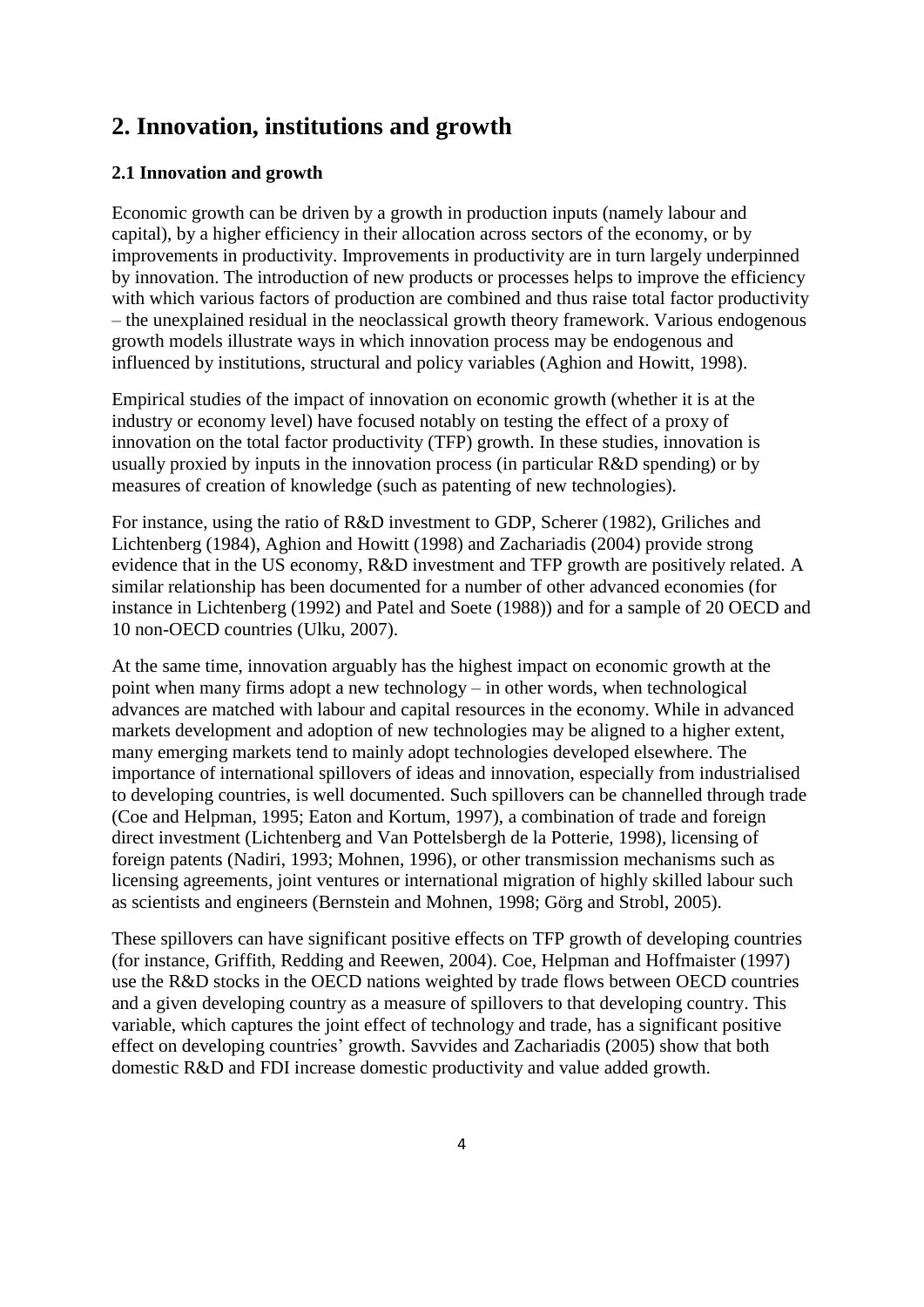Focusing on patent output or R&D spending in emerging market and developing economies would not allow the link between innovation and economic performance to be captured properly. Indeed, studies of innovation and growth focus largely on advanced economies. To address this issue, this paper constructs a measure of innovation that is based on industry outcomes in the United States and is then applied internationally.

### **2.2. Economic institutions and innovation**

It is generally acknowledged that innovation relies on strong economic institutions. High incidence of corruption, weak rule of law or burdensome red tape can drive up the costs of introducing new products and make returns to innovation much more uncertain. Hence riskadjusted returns to innovation are likely to look less attractive in countries with weak economic institutions. A number of empirical studies (for example, Habiyaremye and Raymond (2013) and Mahagaonkar, 2008) document a negative relationship between corruption and innovation; Tebaldi and Elmslie (2013) report a positive link between the quality of economic institutions and innovation. However, the results of cross-sectional studies are highly tentative as many factors may simultaneously affect innovation outcomes at the country level and bias the estimates.

Several studies looked at the link between specific economic institutions and the patterns of country specialisation/sophistication of country exports. Nunn (2007) used an industryspecific measure of contract intensity based on the proportion of intermediate inputs that require relation-specific investments and a country-level measure of the quality of contract enforcement to show that exports of contract-intensive industries grow faster than those of non-contract-intensive industries in countries with better contract enforcement. Levchenko (2007) interacted a country measure of institutional quality with an industry-level measure of institutional dependence defined as the Herfindahl index of intermediate input use in the United States and showed countries with better institutions specialise in goods which have more complex production processes, as measured by the variety of inputs used.

This paper applies a difference-in-difference approach and shows that the quality of economic institutions has a differential impact on more innovation-intensive industries compared with less innovation-intensive industries in the same countries. It thus provides more rigorous evidence of the importance of innovation as a channel through which institutions can affect long-term growth and quantifies this impact.

## **2.3. Innovation-intensity of industries**

To identify the differential impact of economic institutions on industry performance we define a measure of innovation intensity of different industries. In particular, the innovation intensity of a given industry is proxied by the number of patent grants per 1,000 workers in the United States (a measure of an industry's patent intensity). As discussed above, using a US-based measure for all countries ensures that technology adoption in emerging markets is better captured and that characterisation of industries on the right-hand side is not influenced by country-specific industry performance, the key variable that we seek to explain.

It should be acknowledged that patent intensities do not perfectly reflect the amount of innovation in various industries. Not all inventions are patented. Those which are patented do not necessarily lead to commercialisation of new products. Moreover, value of patents differs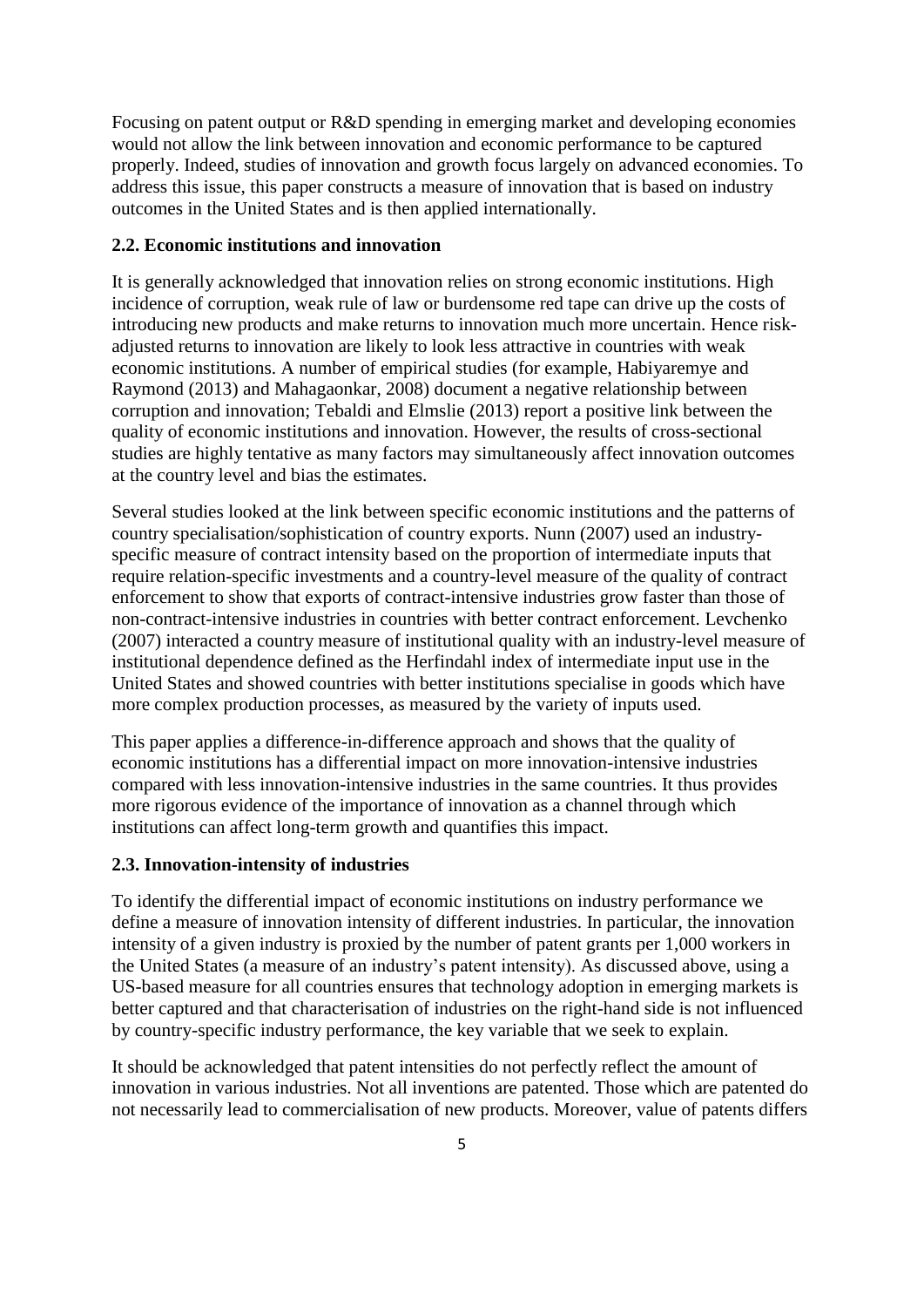from patent to patent, but also across time and geography. Patents are more likely to be used in large consumer markets and when they are effective and in jurisdictions where they can be effectively enforced. Patents may also play a different role and vary in importance across industries.

Nevertheless, patent counts have been extensively used in economic analyses – principally microeconomic analyses – as the best available proxy for innovation,<sup>1</sup> with some extensions aimed to make these measures more robust.<sup>2</sup> There is also strong empirical evidence of the relationship between R&D intensity and patents in developed economies (Griliches, 1984). The link between R&D and patenting, and the link between patenting and commercialisation are also more likely to be strong for recognised frontier innovators, which have the right environment, right support and right incentives — such as the United States or Japan. Moreover, on average, firms in industries that patent more tend to introduce new products more frequently, and the life span of these products tends to be shorter, prompting firms to continuously innovate. $3$ 

Thus on balance patent intensities provide a reasonable approximation of the role of innovation across different sectors in the United States. For other countries, the measure could be seen as a measure of innovation potential of different industries (not necessarily realised yet) as well as a measure of likely technological spillovers. Lower patent intensities in the same industries in other jurisdictions mainly reflect a combination of lower incentives to file patent applications and a less supportive innovation environment.

In some instances, production in innovation-intensive industries (such as computing equipment) in emerging markets may originally be limited to final product assembly with little value added creation or transfer of knowledge. Over time, however, by participating in global value chains, firms tend to develop skills and expertise that enable them to move up the value added chain and produce original innovations (Hwang, 2007). Overall, potential for direct or indirect knowledge transfer tends to be higher in the case of companies operating in more innovation-intensive industries.

 $\overline{a}$ 

<sup>&</sup>lt;sup>1</sup> See contributions by Schmookler and Brownlee (1962); Griliches and Schmookler (1963); Pakes (1985); Hall, Griliches and Hausman (1986); Jaffe (1986, 1989); Griliches (1990); Hall, Jaffe and Trajtenberg (2000, 2001).

 $2^2$  For instance, by considering patent citations and citation-weighted patent counts (see Jaffe and Trajtenberg (2002)), and implementing truncation corrections (see Hall, Jaffe and Trajtenberg, 2001).

 $3$  Evidence from firm-level surveys is consistent with this (see for instance EBRD (2014)).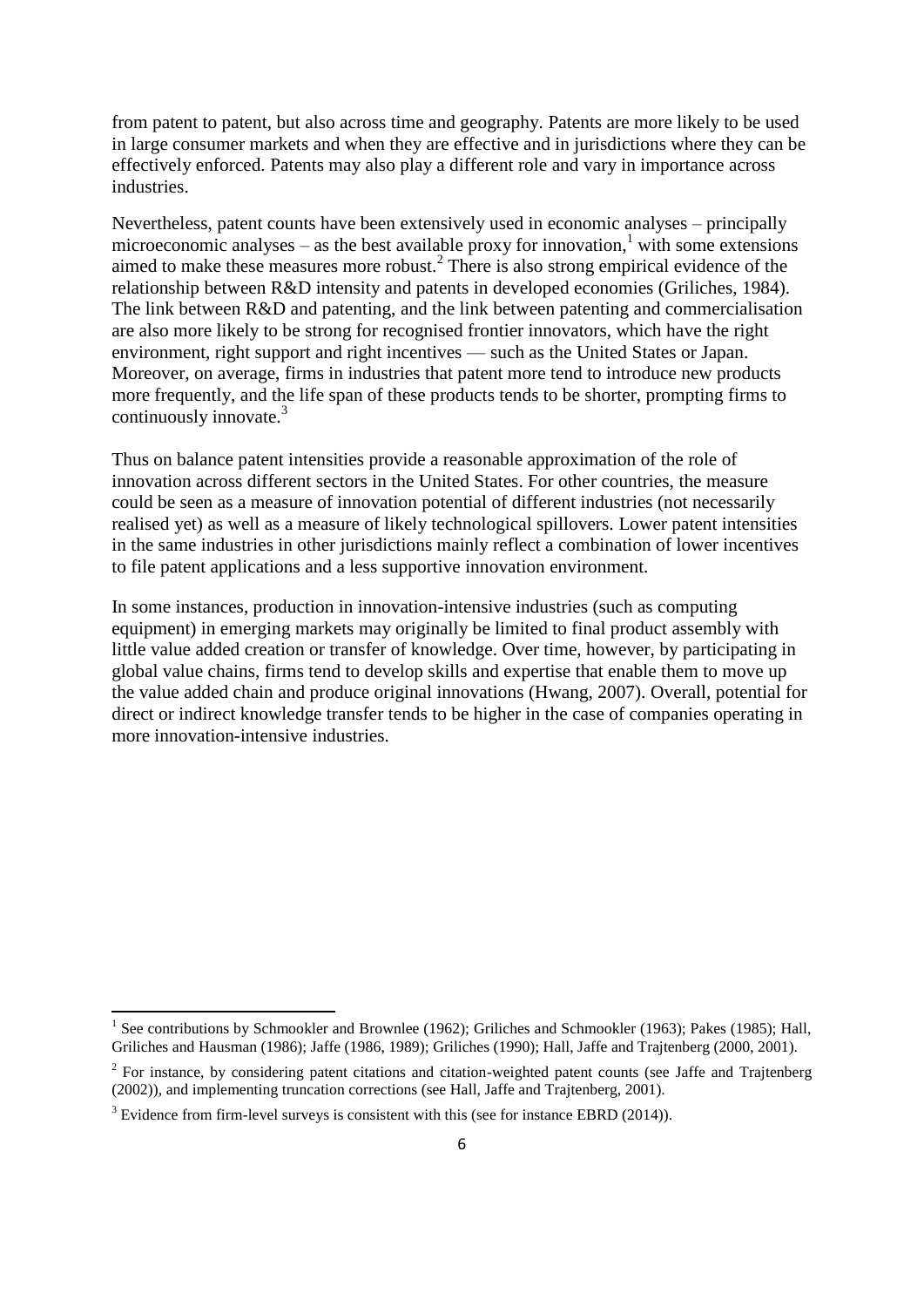Innovation intensities of 26 manufacturing industries are presented in Table 1 (data and methodology are further discussed in section 4). The most innovation-intensive industries include computing equipment, communication equipment, chemical and pharmaceuticals, while textiles, food and beverages, and wood products are among the least innovation intensive.

| Industry                                                                             | <b>US Patent Intensity</b> |
|--------------------------------------------------------------------------------------|----------------------------|
| Computer and Peripheral Equipment                                                    | 277.5                      |
| <b>Communications Equipment</b>                                                      | 264.8                      |
| Semiconductors and Other Electronic Components                                       | 111.6                      |
| Other Computer and Electronic Products                                               | 108.5                      |
| Navigational, Measuring, Electromedical, and Control<br>Instruments                  | 96.1                       |
| <b>Basic Chemicals</b>                                                               | 80.2                       |
| Electrical Equipment, Appliances, and Components                                     | 54.3                       |
| <b>Pharmaceutical and Medicines</b>                                                  | 46.8                       |
| Other Miscellaneous                                                                  | 37.5                       |
| Other Chemical Product and Preparation                                               | 32.4                       |
| Medical Equipment and Supplies                                                       | 32                         |
| Machinery                                                                            | 31.6                       |
| Resin, Synthetic Rubber, and Artificial and Synthetic<br><b>Fibers and Filaments</b> | 26                         |
| <b>Plastics and Rubber Products</b>                                                  | 10.7                       |
| Motor Vehicles, Trailers and Parts                                                   | 8.1                        |
| Nonmetallic Mineral Products                                                         | 7.3                        |
| Other Transportation Equipment                                                       | 7.1                        |
| Aerospace Product and Parts                                                          | 5.8                        |
| Textiles, Apparel and Leather                                                        | 4.1                        |
| <b>Fabricated Metal Products</b>                                                     | 3.6                        |
| Primary Metal                                                                        | 2.2                        |
| <b>Furniture and Related Products</b>                                                | 2                          |
| Paper, Printing and support activities                                               | 1.2.                       |
| Beverage and Tobacco Products                                                        | 1.1                        |
| <b>Wood Products</b>                                                                 | 0.8                        |
| Food                                                                                 | 0.5                        |
| Other (incl. commodities)                                                            | $\overline{0}$             |

### **Table 1: Innovation intensity of industries**

Source: Authors' calculations using data from the USPTO (US patent grants) and the US Bureau of Labor Statistics (employment).

Note: The patent intensity is calculated as the total number of patents granted in a given industry over the period 2004-08 over the average number of workers in that industry over the same period. It is expressed in number of patents per 1,000 workers.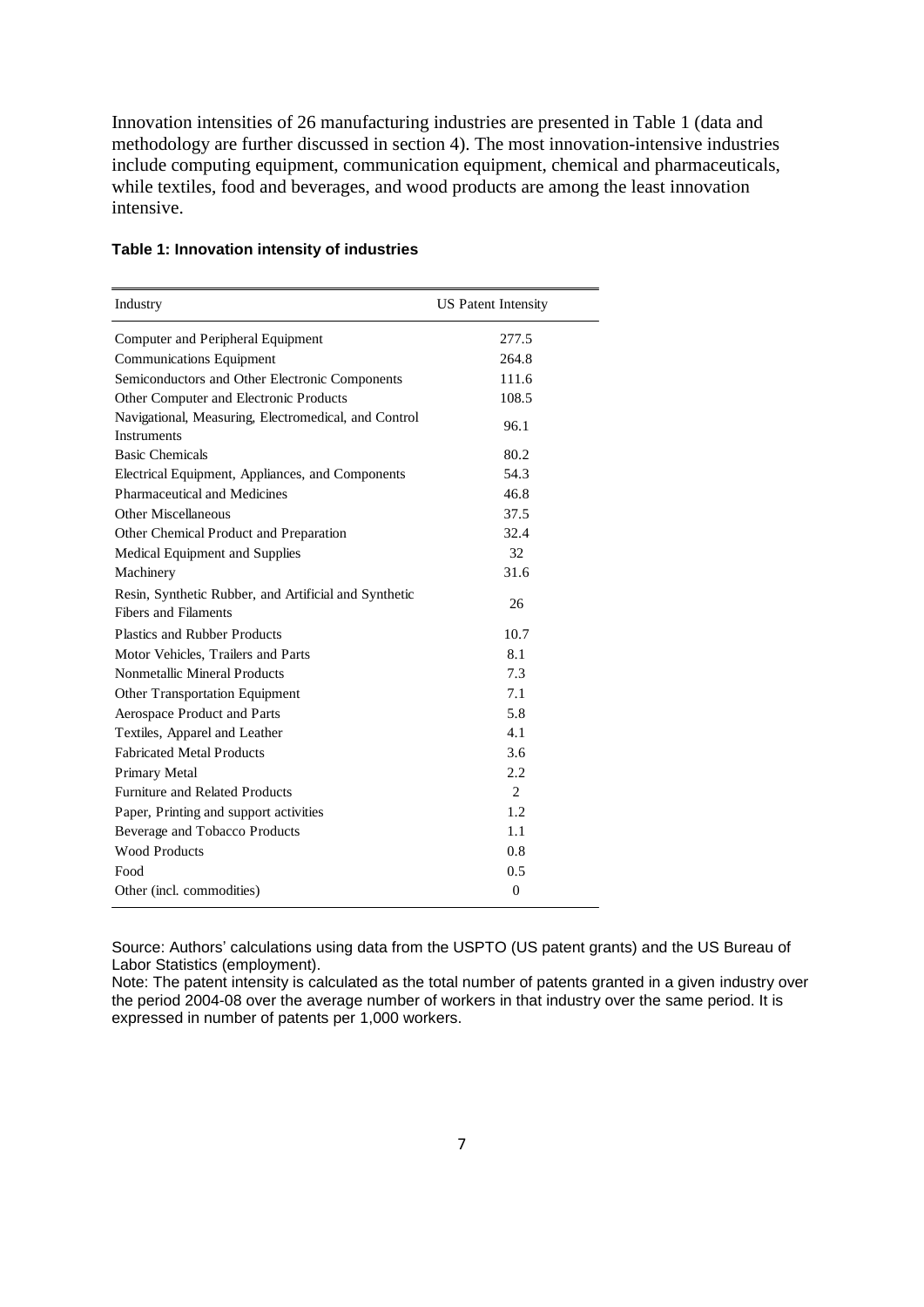# **3. Econometric specification**

## **3.1 General approach**

To test the impact of the quality of economic institutions on innovation, we look at the determinants of exports of various industries in various countries by estimating the following model:

$$
[1] \qquad X_{i,j,t} = \alpha X_{90_{i,j}} + \beta Y_i F_j + \gamma_1 h_i H_{j,t} + \gamma_2 R_i K_{j,t} + \delta_i + \lambda_{j,t} + \varepsilon_{i,j,t}
$$

where  $X_{i,j,t}$  denotes the natural logarithm of total exports in industry i from country j in year t;  $X_{90_{i,j}}$  denotes the natural logarithm of total exports in industry i from country j at the start of the period (in 1990);  $y_i$  is a measure of the innovation intensity of industry i;  $F_j$  is a measure of the quality of economic institutions in country j;  $h_i$  and  $k_i$  are, respectively, measures of the skill and capital intensities of production in industry i;  $H_{i,t}$  and  $K_{i,t}$  are measures of the endowments of skilled labour and capital of country j in year t;  $\delta_i$  are industry fixed effects;  $\lambda_{j,t}$  are country-year fixed effects and  $\varepsilon_{i,j,t}$  is an error term.

A positive coefficient on the interaction term between the innovation intensity of industries and quality of country economic institutions would indicate that in countries with better institutions innovation-intensive industries enjoy relatively higher exports compared with less innovation-intensive industries. Control variables include the initial value of exports (to account for saturation, or convergence, effects) and interactions between factor endowments and the corresponding factor intensities of industries (to account for the fact that countries abundant, say, in labour may have higher exports in labour-intensive industries – see Romalis (2004) for evidence on importance of factor endowments for exports of individual industries).

Looking at exports rather than the total output of an industry restricts the analysis to tradeable goods. At the same time, focus on exports has the advantage of picking up goods that are competitive in international markets and that are thus more likely to be based on advanced technologies, with innovation content closer to the technological frontier.

Overall, the model broadly follows the approach of Rajan and Zingales (1998) first used to show that industries which are relatively more dependent on external financing grow relatively faster in countries with more developed financial systems (Beck (2003) and Manova (2008) provide further evidence that better private credit availability positively affects exports of industries that rely heavily on external financing). It was also used in Nunn (2007), Levchenko (2007) and a number of other studies of industry-specific export performance.

## **3.2. Other specifications**

In equation [1], we consider the level of exports. To further test the relationship between institutions, innovation and growth we also estimate a cross-country model with the following structure: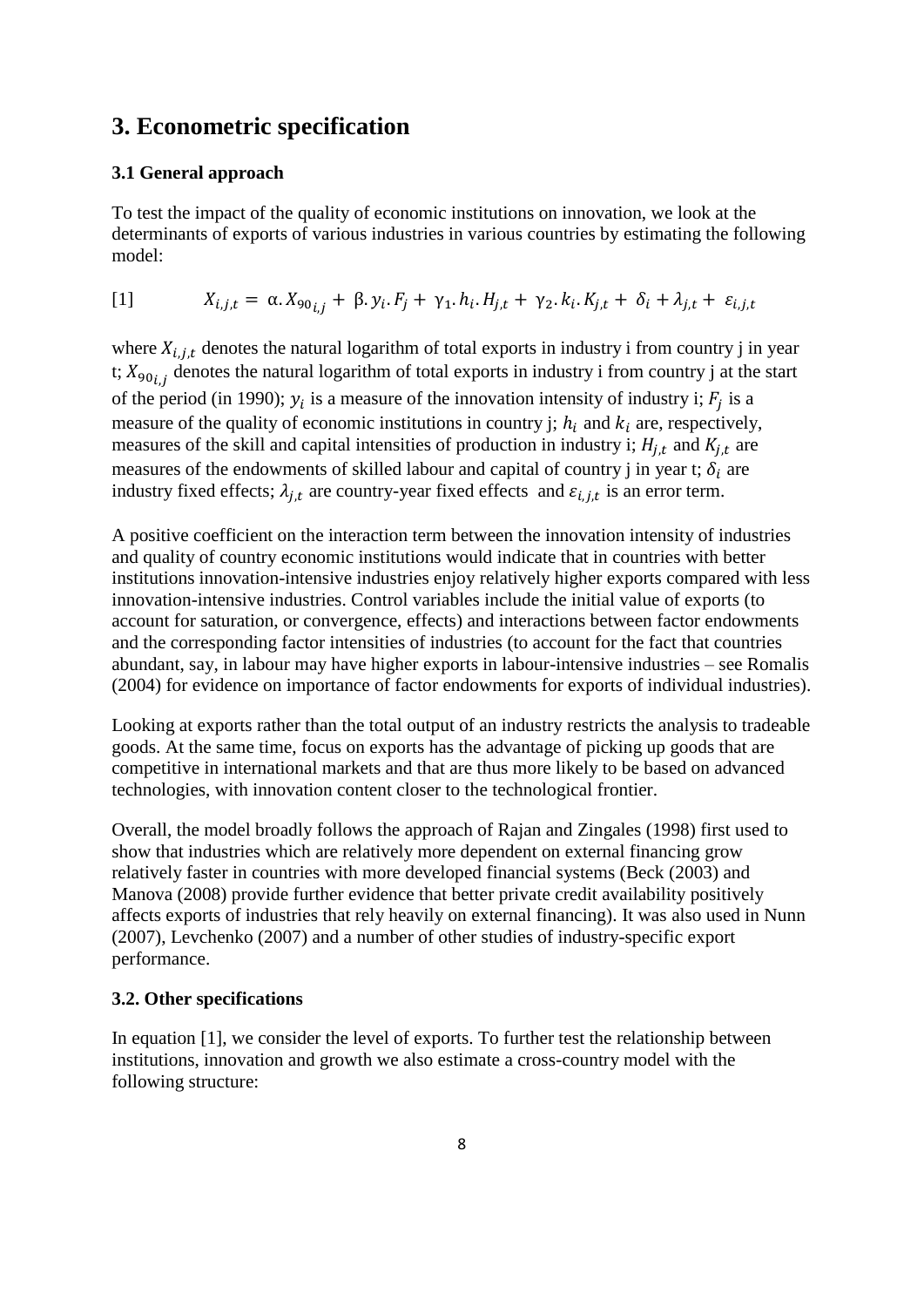[2] 
$$
G_{i,j} = \alpha \cdot X_{90_{i,j}} + \beta \cdot y_i \cdot F_j + \gamma_1 \cdot h_i \cdot H_j + \gamma_2 \cdot k_i \cdot K_j + \delta_i + u_j + \varepsilon_{i,j}
$$

where  $G_{i,j}$  is the annual compounded growth rate of exports of industry i in country j over the period 1990-2010;  $u_i$  are country fixed effects and the other variables are the same as in specification [1]. Factor intensities are estimated for the initial year (1990).

Finally, we estimate a dynamic panel data model to fully exploit the time dimension of the data and at the same time account for persistence of exports of various industries. The specification is as follows:

$$
[3] \tX_{i,j,t} = \alpha X_{i,j,t-1} + \beta Y_i F_j + \gamma_1 h_i H_{j,t} + \gamma_2 R_i K_{j,t} + \delta_i + \lambda_{j,t} + \varepsilon_{i,j,t}
$$

where  $X_{i,j,t}$  is the logarithm of the level of exports. As the specification includes the lag of the dependent variable, it effectively assesses the determinants of growth of exports of various industries across countries (it can also be expressed as equation [4]):

$$
[4] \quad X_{i,j,t} - X_{i,j,t-1} = (\alpha - 1) \cdot X_{i,j,t-1} + \beta \cdot y_i \cdot F_j + \gamma_1 \cdot h_i \cdot H_{j,t} + \gamma_2 \cdot k_i \cdot K_{j,t} + \delta_i + \lambda_{j,t} + \varepsilon_{i,j,t}
$$

where the difference in log-exports is approximately equal to the rate of growth of exports in year t.

### **3.3. Estimation**

Model [1] is estimated using fixed effects estimator with industry fixed effects and countryyear fixed effects (which account for country-year specific factors such as population size or GDP in a given year). Model [2] is a cross-section model which includes country and industry fixed effects (dummy variables).

Fixed effects estimation of a dynamic panel model (model [3]) produces biased results, with the bias inversely proportional to the time dimension of the panel (Nickel, 1981). Moreover, the variable of interest (interaction between y and F) is time invariant. Therefore, generalised method of moments (GMM) estimation methods making use of first differencing (see Arellano and Bond (1991), Blundell and Bond (1998)) cannot be directly used to estimate the coefficient of interest. Following Kripfganz and Schwarz (2013), we use a two-stage estimation procedure. In the first stage, we estimate the coefficients of time varying variables using GMM. In the second stage, we recover the coefficient for time invariant variables from the estimated residual.

Equation [3] can be written as:

[6] 
$$
X_{i,j,t} = \alpha. X_{i,j,t-1} + \beta. M_{i,j} + N'_{i,j,t} \cdot \gamma + e_{i,j,t}
$$

where  $X_{i,j,t}$  is the natural log of the export value, M is the observable time-invariant regressor and N' is a vector of observable time-varying regressors.  $e_{i,j,t}$  is the error term which includes the individual unobserved fixed effect  $u_{i,j}$  and the error  $\varepsilon_{i,j,t}$  such that  $e_{i,j,t} = u_{i,j} + \varepsilon$  $\varepsilon_{i,j,t}$ .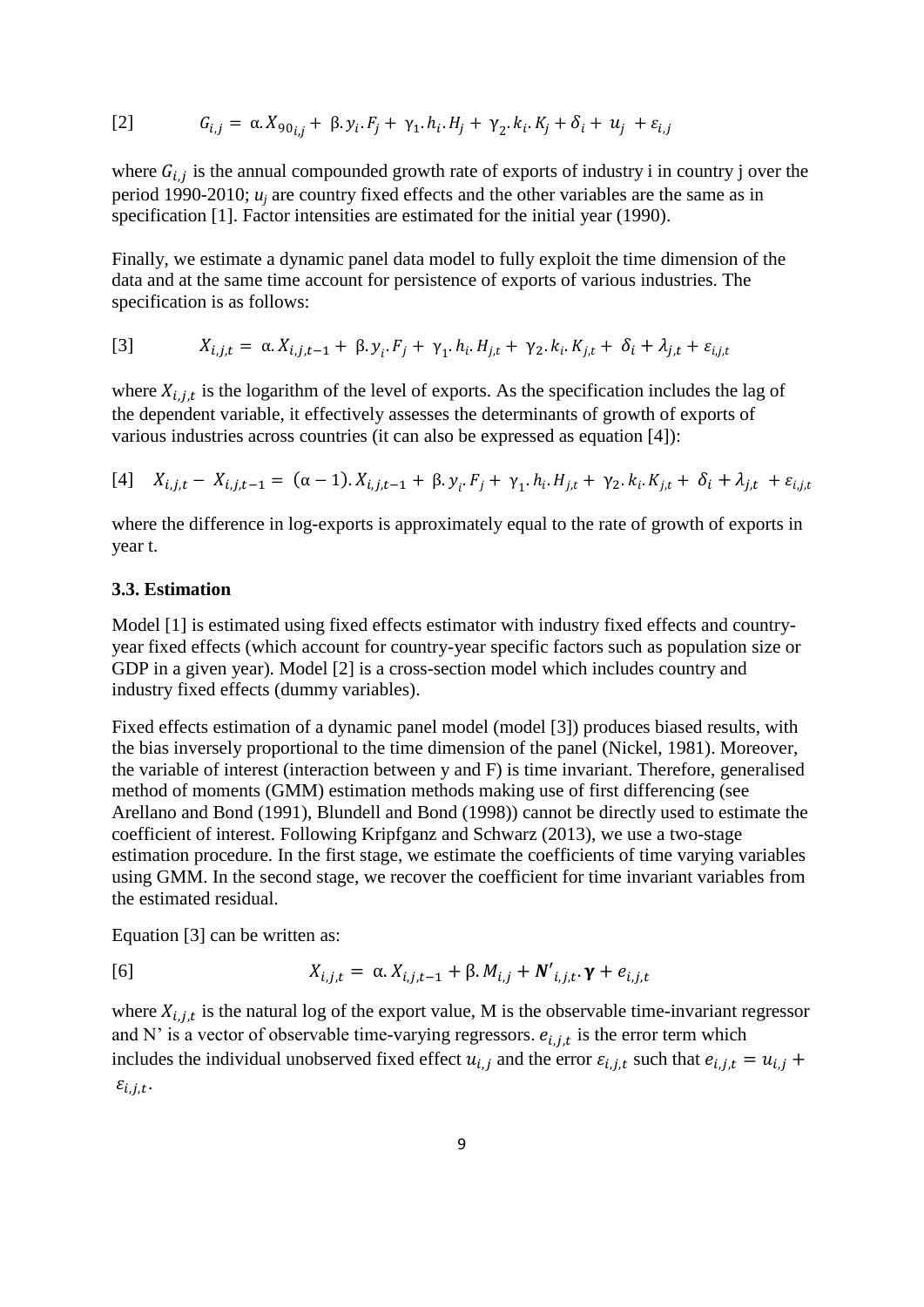In the first stage of the estimation, we subsume the time-invariant variable  $M_{i,j}$  under the unit-specific effects,  $u^*_{i,j} = u_{i,j} + \beta M_{i,j}$ , and we consistently estimate the coefficients  $\alpha$ and  $\gamma$  independent of the assumptions on the correlation structure between  $M_{i,j}$  and  $u_{i,j}$ . The first-stage model can be expressed as:

$$
\begin{cases} X_{i,j,t} = u^* + \alpha. X_{i,j,t-1} + N'_{i,j,t} \cdot \gamma + e^*_{i,j,t} \\ e^*_{i,j,t} = u^*_{i,j} - u^* + \varepsilon_{i,j,t} \end{cases}
$$

where  $u^* = \beta E[M_{i,j}].$ 

Estimates of  $\alpha$  and  $\gamma$  (noted thereafter as  $\hat{\alpha}$  and  $\hat{\gamma}$ ) are derived using the GMM estimator, making use of the difference equation and of the corresponding level equation, and taking into account that the error term of the first-stage model is  $e_{i,j,t}^*$  instead of  $e_{i,j,t}$ . Differences serve as instruments for the level equation and further lags are used as instruments in the difference equation.

From the first stage, an estimate of the residual (noted  $\hat{r}_{i,j,t}$ ) can be obtained and contains observed and unobserved time-invariant effects as well as the normally distributed regression error  $\varepsilon_{i,j,t}$ . In the second stage, we estimate the coefficient  $\beta$  of the time-invariant variable based on the following level equation:

$$
\hat{r}_{i,j,t} = \beta \cdot M_{i,j} + v_{i,j}
$$

Where

$$
\begin{cases}\n\hat{r}_{i,j,t} = X_{i,j,t} - \hat{\alpha}.X_{i,j,t-1} - \mathbf{N'}_{i,j,t}.\hat{\mathbf{\gamma}} \\
v_{i,j} = u_{i,j} - (\hat{\alpha} - \alpha).X_{i,j,t-1} - \mathbf{N'}_{i,j,t}.\hat{(\hat{\mathbf{\gamma}} - \mathbf{\gamma})}\n\end{cases}
$$

This can be estimated either by two-stage-least-square, where time-invariant regressors from the first-stage estimate serve as instruments, or in order to maintain all time periods, using the fixed effects estimator with industry and country-year fixed effects.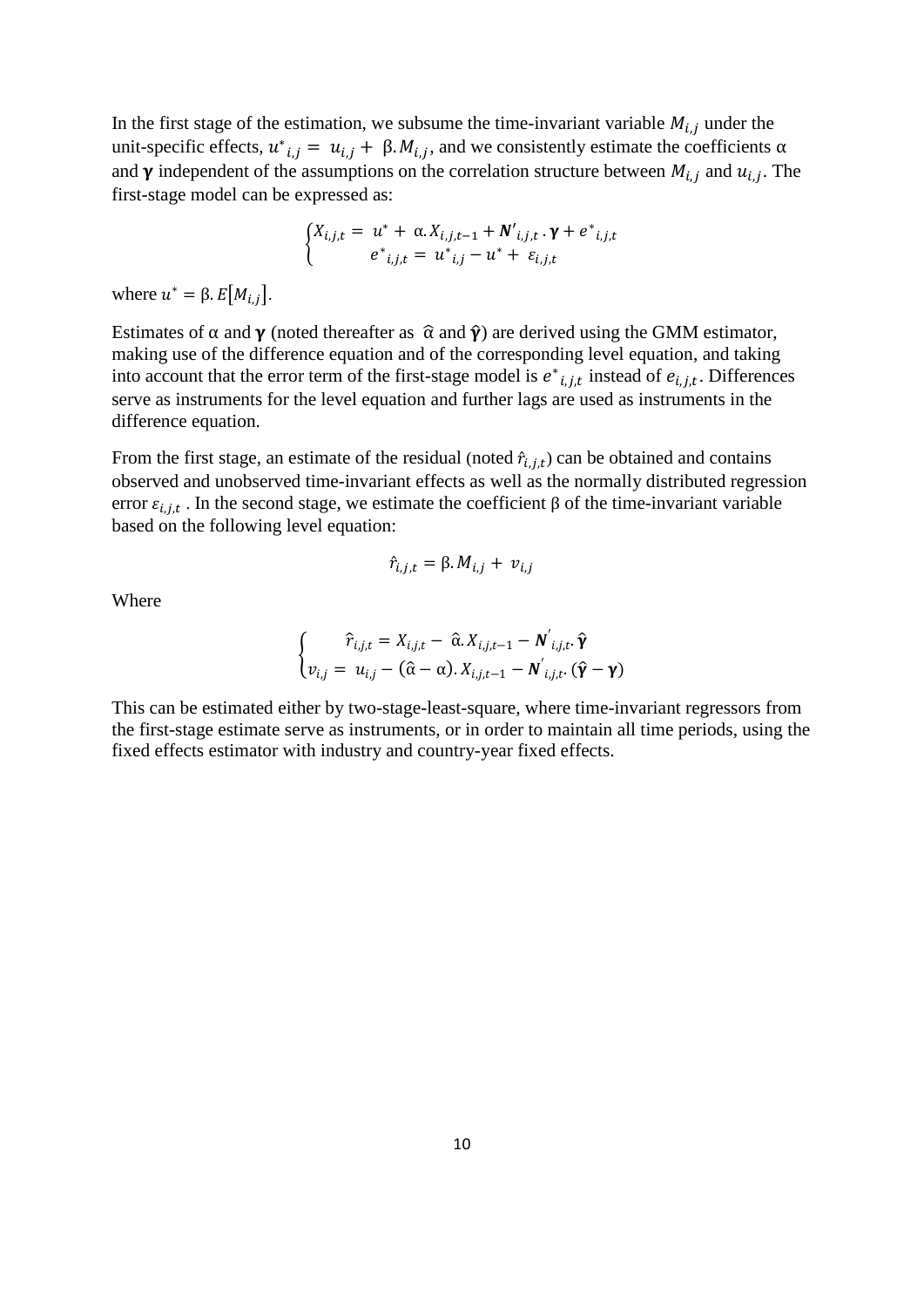# **4. Data**

#### **4.1. Exports and production data**

Data on industry-level merchandise exports are from Feenstra et al. (2005) and from the UN Comtrade database. We convert the original data which are classified by 4-digit SITC (Standard International Trade Classification) codes (Rev. 2 for the former and Rev. 3 for the latter) to NAICS (North American Industry Classification System) codes. The final data are classified into 26 industry categories corresponding to NAICS patent classification used by the United States Patent and Trademark Office (USPTO).<sup>4</sup>

Exports values are expressed in base year prices using United States export deflators from the US Bureau of Labour Statistics.<sup>5</sup> This adjustment is needed to account for price movements in particular industries and global technological developments (prices of goods of constant quality tend to fall in innovation-intensive industries relative to less innovation-intensive ones as innovation boosts productivity and reduces production costs).

Although we are primarily interested in export performance, as discussed above, we also perform the analysis based on total output of industries and report the results in section 4.3. Data on industry-level merchandise production is from UNIDO Industrial Statistics Database INDSTAT4 (2014 edition). 6 The original data, classified by 4-digit ISIC (Rev. 3) is also converted to NAICS codes, aggregated into 26 industry categories.

#### **4.2. Innovation intensity and institutions**

Our primary measure of the innovation intensity of industries is based on patent intensity in the United States. Patent intensity is a measure of the total number of patents granted in each industry over the period 2004-08 divided by the number of workers in this industry<sup>7</sup> (expressed in thousands).

For robustness checks we construct another measure of innovation intensity of each industry using data for Japan, one of the world's top innovators. This measure relies on data from the Japanese Statistics Bureau and reflects the total amount of R&D spending by businesses in a given fiscal year in a given industry divided by the total number of employees of enterprises performing R&D at the end of this fiscal year in that industry. It is expressed in billion yens per 1,000 employees and is averaged over the 2004-08 period.

Our measure of the quality of economic institutions is the average of four Worldwide Governance Indicators: control of corruption, regulatory quality, government effectiveness

 4 See Table 1 for the complete list of industries.

<sup>5</sup> Country-specific deflators are not available. US deflators are used as approximation since exporters face similar trends in prices.

<sup>6</sup> Data and documentation available at: www.unido.org/en/resources/statistics/statistical-databases.html.

 $7$  Our primary measure uses the period 2004-08 as reference. Other reference years have been used to compute alternative measures of innovation intensity and the results using these are reported as robustness checks in section 5.3.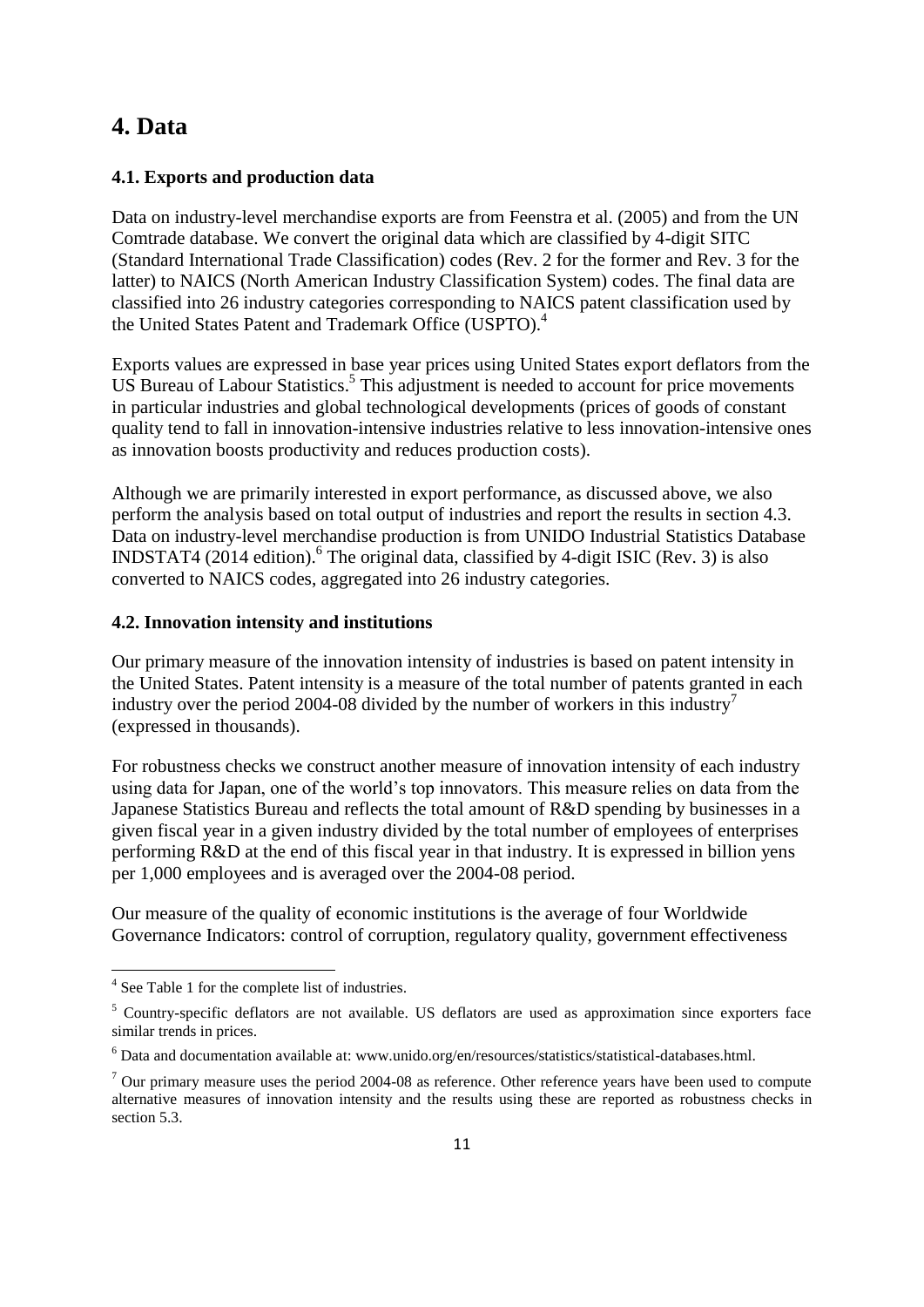and rule of law. $8$  The indicator varies from -2.5 to 2.5 with higher values corresponding to stronger underlying economic institutions.<sup>9</sup>

#### **4.3. Control variables**

Time series of countries' stocks of human capital and physical capital are constructed as in Antweiler and Trefler (2002). For human capital endowment, we use data from the latest Barro-Lee educational attainment dataset (version 2.0).<sup>10</sup> Human capital stock is measured by the natural logarithm of the share of the population that has completed secondary education.<sup>11</sup> Physical capital endowment is computed as the natural logarithm of the average capital stock per worker using data from Penn World Table 8.0.<sup>12</sup>

Skill and capital intensities of production are derived from the NBER-CES Manufacturing Industries Database, which is based largely on the US Annual Surveys of Manufacturing (Becker, Gray and Marvakov, 2013).<sup>13</sup> Capital intensity of production is computed as the total real capital stock per industry over the total real value added in this industry. Skill intensity measures the ratio of non-production worker wages to total wages in the industry.<sup>14</sup> Skills and capital intensities of production are averaged to derive a value for each of the 26 industries.

The level of financial development is captured by the ratio of private sector credit by deposit money banks and other financial institutions to  $GDP<sup>15</sup>$  and is obtained from the World Bank Global Financial Development Database.<sup>16</sup> It primarily reflects the level of development of banking services. Descriptive statistics for various variables are presented in Table 2.

<sup>&</sup>lt;sup>8</sup> See Kaufmann et al. (2009) for a discussion.

 $9 \text{ In the estimation, this indicator is rescaled by adding a constant (to range from 0 to 5).}$ 

<sup>&</sup>lt;sup>10</sup> See Barro and Lee (2013). Dataset available at http://barrolee.com/. As data is only available at a five-vear interval, we interpolate for other years.

 $11$  Using the share which has completed tertiary education instead of secondary education does not significantly change the results.

 $12$  See Feenstra et al.  $(2013)$ .

<sup>&</sup>lt;sup>13</sup> NBER-CES data and documentation are available at www.nber.org/nberces.

<sup>&</sup>lt;sup>14</sup> It is computed as: (1-production worker wages/total payroll).

<sup>&</sup>lt;sup>15</sup> Using the ratio of domestic credit to private sector to GDP does not change the results.

<sup>16</sup> Data available at: http://data.worldbank.org/data-catalog/global-financial-development.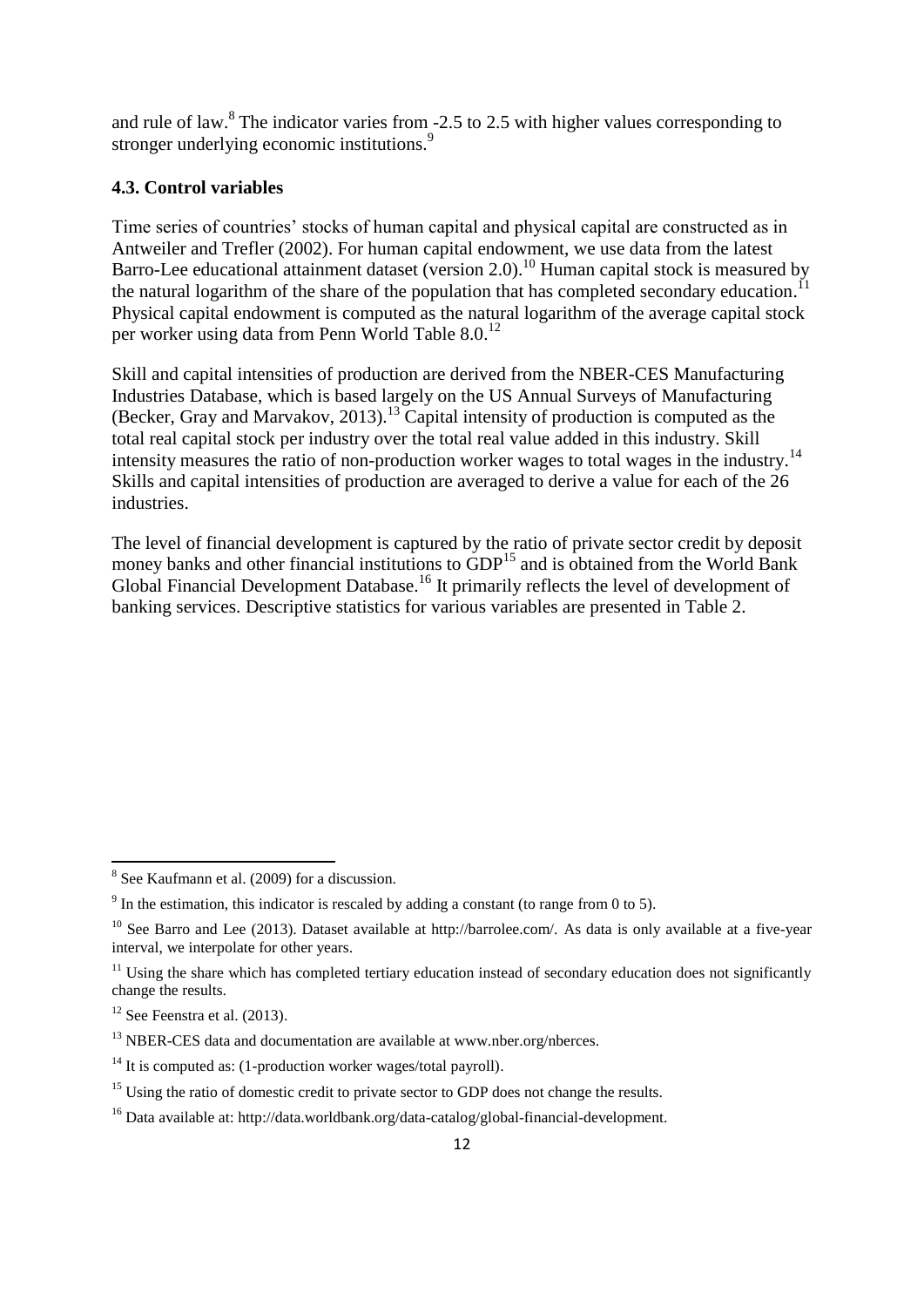## **Table 2: Descriptive statistics**

|                                           | Obs   | Mean    | Std. Dev. | Min      | Max     |
|-------------------------------------------|-------|---------|-----------|----------|---------|
| Industry variables                        |       |         |           |          |         |
| Industry Innovation Intensity             | 26    | 48.2    | 74.1      | 0.50     | 277.5   |
| Skill Intensity                           | 520   | 0.45    | 0.14      | 0.23     | 0.81    |
| Capital Intensity                         | 520   | 0.96    | 0.44      | 0.38     | 2.77    |
| Country variables                         |       |         |           |          |         |
| WGI                                       | 112   | 2.53    | 0.92      | 0.83     | 4.40    |
| Human Capital (log)                       | 2177  | $-1.99$ | 0.94      | $-5.62$  | $-0.31$ |
| <b>Physical Capital</b>                   | 2177  | $-3.33$ | 1.45      | $-6.77$  | $-0.82$ |
| Country*Industry variables                |       |         |           |          |         |
| Industry's share in total exports in 1990 | 2309  | 2.60    | 7 21      | 0.00     | 100     |
| Industry Innovation Intensity * WGI       | 2309  | 118.9   | 202.5     | 0.4      | 1221.1  |
| Skill Intensity * Human Capital           | 42685 | $-0.76$ | 0.41      | $-4.28$  | $-0.08$ |
| Capital Intensity * Physical Capital      | 42685 | $-2.87$ | 1.92      | $-18.58$ | $-0.41$ |

Source: Authors' calculations.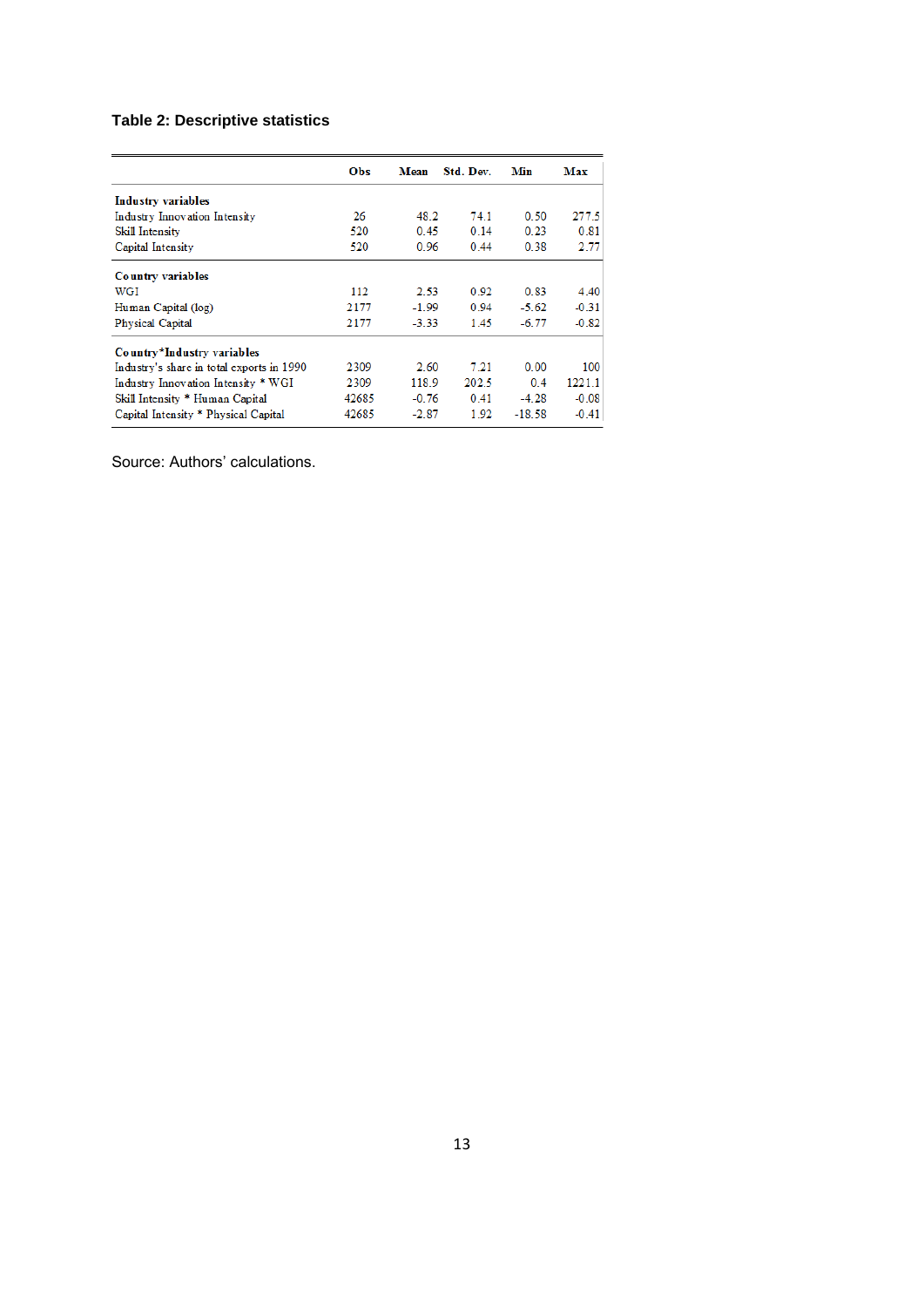# **5. Results**

## **5.1. Cross-country evidence**

Before estimating the models introduced in section 2, we look at the relationship between innovation, exports and the quality of institutions in a cross-country perspective. To do so, the concept of innovation intensity for individual industries can be extended to countries by using countries' export mixes.<sup>17</sup>

Innovation intensity of a country's exports can be defined as the average innovation intensity of the goods it exports, calculated as  $\overline{Y}_j = \sum_i z_{i,j}$ ,  $y_i$  where  $z_{i,j}$  is the share of industry *i* in country *j*'s total exports, and  $y_i$  is the innovation intensity of industry *i*.

Table 3 shows that there is a strong correlation between the quality of economic institutions and the average innovation intensity of exports in a large sample of countries (see Annex 1 for a list of these countries).<sup>18</sup> Column (1) reports the estimated relationship between the quality of institutions and the average innovation intensity of exports; column (3) reports the relationship with the average innovation intensity of output; and columns (2) and (4) report the results using a Japan-referenced measure of innovation instead of the baseline USreferenced measure (based on simple regressions).

|                                 | <b>Exports</b>                          |                                         |  |                                         | Production               |
|---------------------------------|-----------------------------------------|-----------------------------------------|--|-----------------------------------------|--------------------------|
| Variable                        | (1)<br>$\overline{V}$ ref US<br>$^lexp$ | (2)<br>-ref JPN<br>$\overline{Y_{exp}}$ |  | (3)<br>-ref US<br>$\overline{Y_{prod}}$ | (4)<br>-ref JPN<br>Iprod |
| Quality of institutions         | $8.76***$<br>(0.326)                    | $0.509***$<br>(0.014)                   |  | 5.88***<br>(0.268)                      | $0.374***$<br>(0.014)    |
| Number of observations<br>$R^2$ | 3306<br>0.18                            | 3306<br>0.31                            |  | 3385<br>0.19                            | 3385<br>0.19             |

#### **Table 3: Quality of institutions and average innovation intensity of exports and production**

Source: Authors' calculations.

**.** 

Notes: The dependent variables are respectively the average innovation intensity of exports and of production, using either the US-based measure of patent intensity (columns (1) and (3)) or the Japanese-based measure of R&D intensity (columns (2) and (4)). Robust standard errors are reported in parentheses. \*\*\* indicates significance at the 1 per cent level.

 $17$  See, for instance, Hausmann and Klinger (2007) for an example of a measure of economic sophistication based on the export mix.

<sup>&</sup>lt;sup>18</sup> In a separate paper (Gelebo, Plekhanov and Silve, 2015) we discuss further the measure of innovation intensity of exports and its correlation with the quality of economic institutions. We show in particular that the link with institutional quality is especially strong in low-quality institutional environments. Besides the quality of economic institutions, we also show that innovation intensity of exports is strongly correlated with the size and openness of the economy (positive correlation) and the presence of natural resources rents (negative correlation).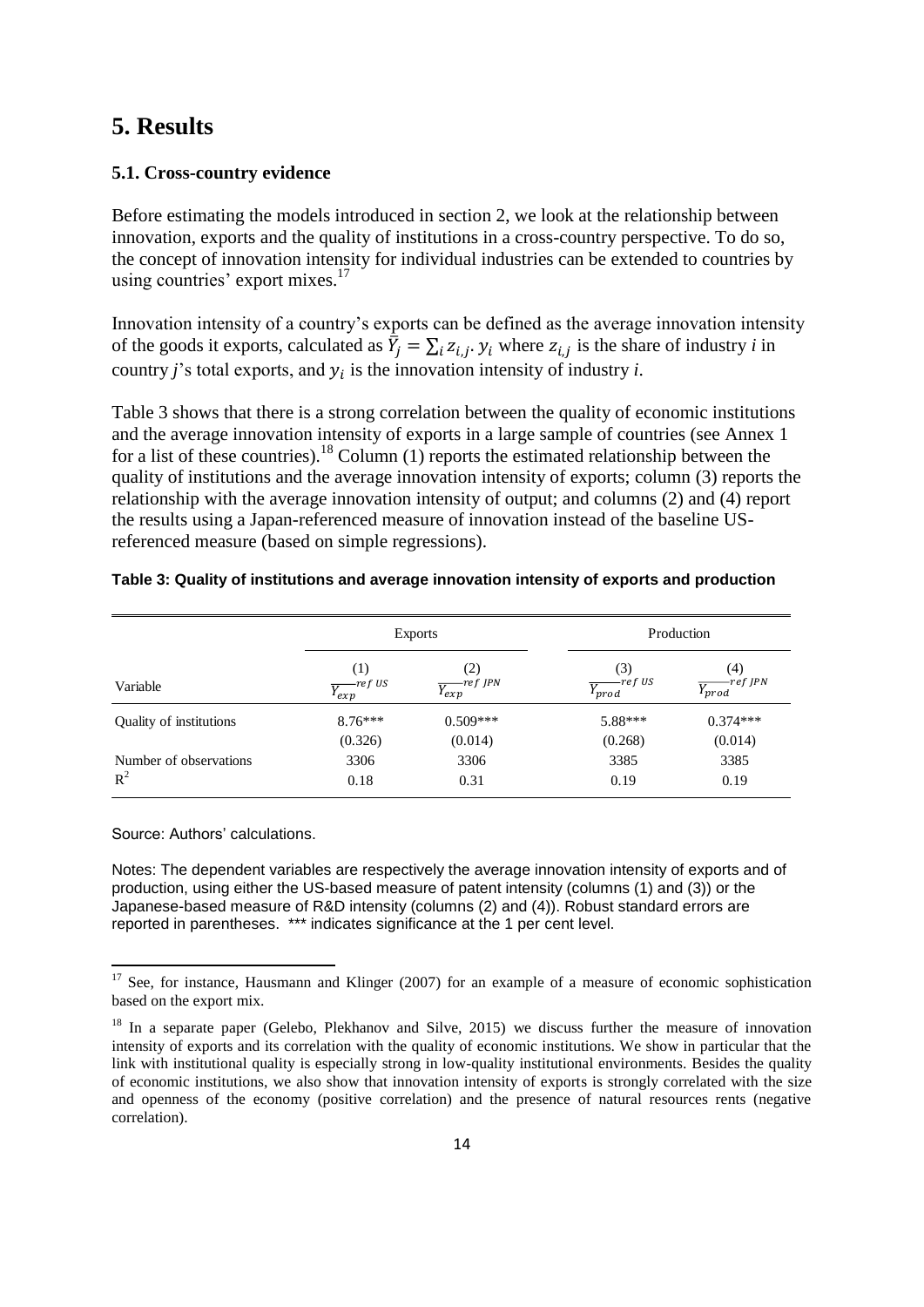This suggests a strong positive relationship between quality of economic institution and innovation intensity, which is investigated further using data on industry-country exports.

### **5.2. Results**

Table 4 reports fixed-effects estimation results for equation [1]. The first column reports estimates for the basic specification, which controls for the initial share of the industry's exports in total exports of the country, industry and country-year fixed effects. The coefficient on the interaction term between industry innovation intensity and country economic institutions is positive and statistically significant, suggesting that countries with stronger economic institutions enjoy higher exports in more innovation-intensive industries.

In the second column we report estimates when the coefficient of interest is allowed to vary between advanced economies and emerging markets in order to investigate whether the impact of institutions is stronger in one of these two groups. The estimates indicate that the quality of institutions matters for both advanced economies and emerging markets (the difference between the estimated marginal effects is not statistically significant).

Next, we control for human and capital factor endowments, which are likely to be significant determinants of comparative advantage (column (3)). The coefficient on the interaction term remains positive and statistically significant. Column (4) reports estimates with the interaction with the *Advanced* and *Emerging* dummies. The magnitude of the coefficients decreases somewhat but they remain positive and statistically significant at the 10 per cent level of significance.

To test the link between innovation and growth, we now turn to the estimation of equation [2] in which the dependent variable is the annual compounded growth rate of exports for a given country and a given industry over the period 1990-2010 (Table 5). In all specifications, we control for the initial share of exports in 1990 and we include country and industry fixed effects. As in Table 4, column (1) reports estimates with only the interaction term between industry innovation intensity and country quality of institutions, while column (2) provides separate estimates for advanced and emerging market economies, and columns (3) and (4) report estimates of the specification including skill and capital factor endowment interactions.

The estimated coefficient for the interaction term between institution and innovation intensity is positive and statistically significant in most specifications. This result suggests that exports of innovation-intensive industries do grow relatively faster in countries with stronger economic institutions, and this effect is statistically significant. The estimates further indicate that the quality of institutions matters more for the relative growth of innovation-intensive exports in emerging markets and developing economies compared with advanced economies (the difference between the respective coefficients is statistically significant at the 5 per cent level).

In order to understand the magnitude of this effect, we can look at one industry which is in the first quartile in terms of innovation intensity (for instance, pharmaceuticals) and another which is around the 75th percentile of the distribution (such as primary metals). A one standard deviation improvement in the quality of economic institutions (say, from the level of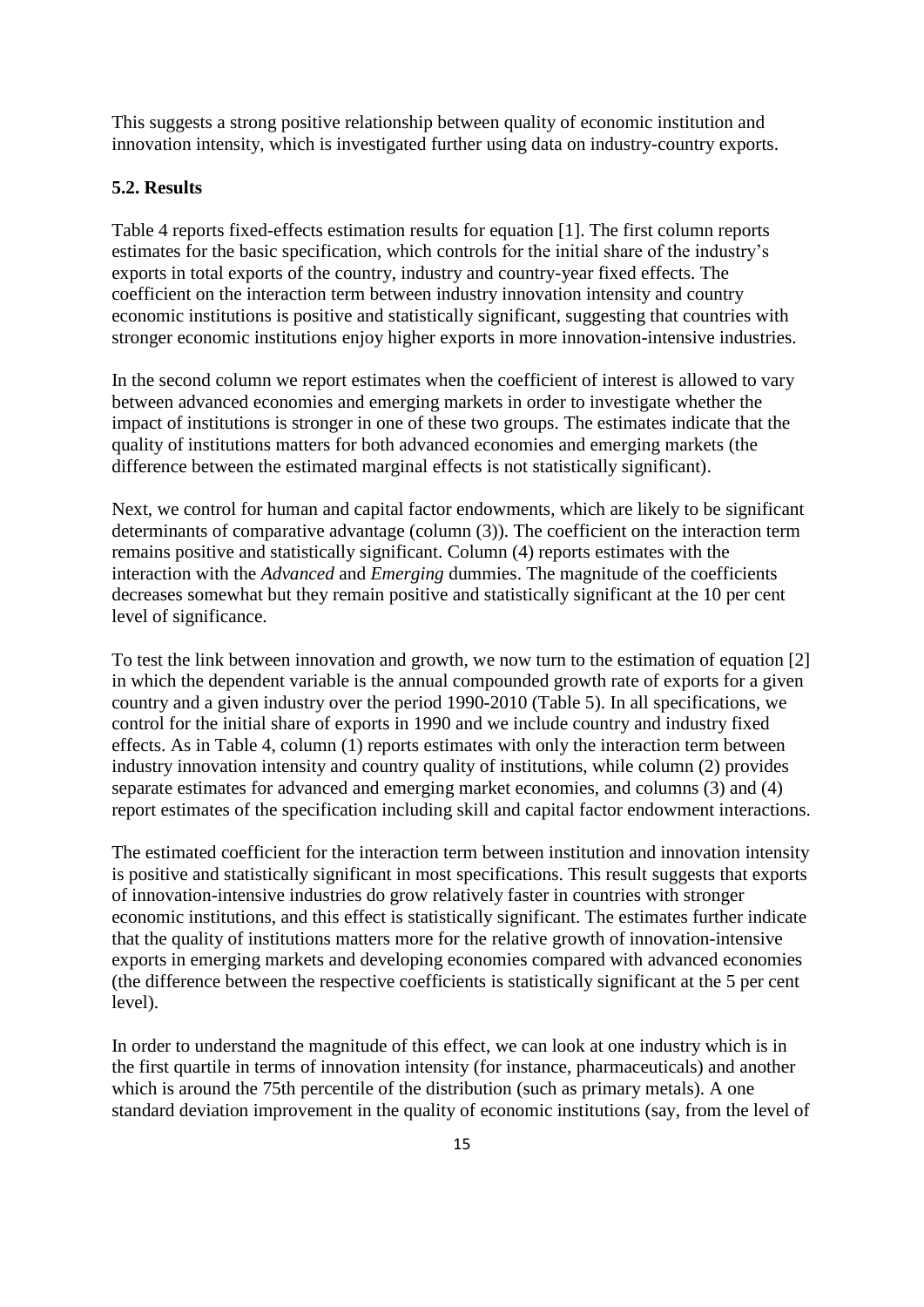Albania to that of Poland) will boost the average growth rate of the exports of the more innovation-intensive industry, pharmaceuticals, by an extra 0.4 percentage point a year relative to the growth rate of base metals. In the case of emerging markets, the extra growth premium for the more innovation-intensive industry is estimated to be around one percentage point a year. This is a sizeable difference, given that the median rate of growth across all industries and countries in the sample is around 8 per cent.

|                                                             | (1)                   | (2)                                                                                              | (3)                   | (4)                   |  |  |  |
|-------------------------------------------------------------|-----------------------|--------------------------------------------------------------------------------------------------|-----------------------|-----------------------|--|--|--|
| Variable                                                    |                       | Institutions measured as average of 4 World Governance Indicators (WGI)<br>[avg. over 1996-2010] |                       |                       |  |  |  |
| Industry's share in total exports in<br>1990                | $0.092***$<br>(0.006) | $0.092***$<br>(0.006)                                                                            | $0.098***$<br>(0.007) | $0.098***$<br>(0.007) |  |  |  |
| Industry Innovation Intensity *<br>WGI                      | $0.003***$<br>(0.000) |                                                                                                  | $0.003***$<br>(0.000) |                       |  |  |  |
| Innovation Intensity * WGI *<br>Advanced                    |                       | $0.003***$<br>(0.000)                                                                            |                       | $0.002***$<br>(0.001) |  |  |  |
| Innovation Intensity * WGI *<br>Emerging                    |                       | $0.002***$<br>(0.001)                                                                            |                       | $0.001*$<br>(0.001)   |  |  |  |
| Skill Intensity * Human Capital                             |                       |                                                                                                  | $0.852***$<br>(0.194) | $0.902***$<br>(0.194) |  |  |  |
| Capital Intensity * Physical Capital                        |                       |                                                                                                  | $0.071***$<br>(0.022) | $0.072***$<br>(0.022) |  |  |  |
| <b>Industry Fixed Effects</b><br>Country-Year Fixed Effects | Yes<br>Yes            | <b>Yes</b><br><b>Yes</b>                                                                         | <b>Yes</b><br>Yes     | Yes<br>Yes            |  |  |  |
| Number of observations<br>Number of countries<br>$R^2$      | 45,637<br>144<br>0.84 | 45,637<br>144<br>0.84                                                                            | 42,685<br>112<br>0.84 | 42,685<br>112<br>0.84 |  |  |  |

#### **Table 4: Dependent variable – industry exports value (logarithm)**

Sources: Authors' calculations using data from UN Comtrade and Feenstra et al. (2005) (exports data), US Bureau of Labor Statistics (deflators, employment), USPTO (US patent grants), the World Bank's Worldwide Governance Indicators, the NBER-CES Manufacturing Industry Database (skill and capital intensities), Barro and Lee (2013) (human capital stock) and the Penn World Table 8.0 (physical capital stock).

Notes: The dependent variable is the natural logarithm of total exports in current US\$ for a given industry in a given country. Export values have been deflated using industry-specific deflators calculated for US industries. As the United States is used to estimate the innovation intensity of industries, it is excluded from all regressions. All regressions include industry and country-year fixed effects (coefficient estimates not reported). Data on Worldwide Governance Indicators are averages for the period 1996-2010. Robust standard errors are indicated in parentheses. \*\*\*, \*\* and \* denote statistical significance at the 1, 5 and 10 per cent levels, respectively.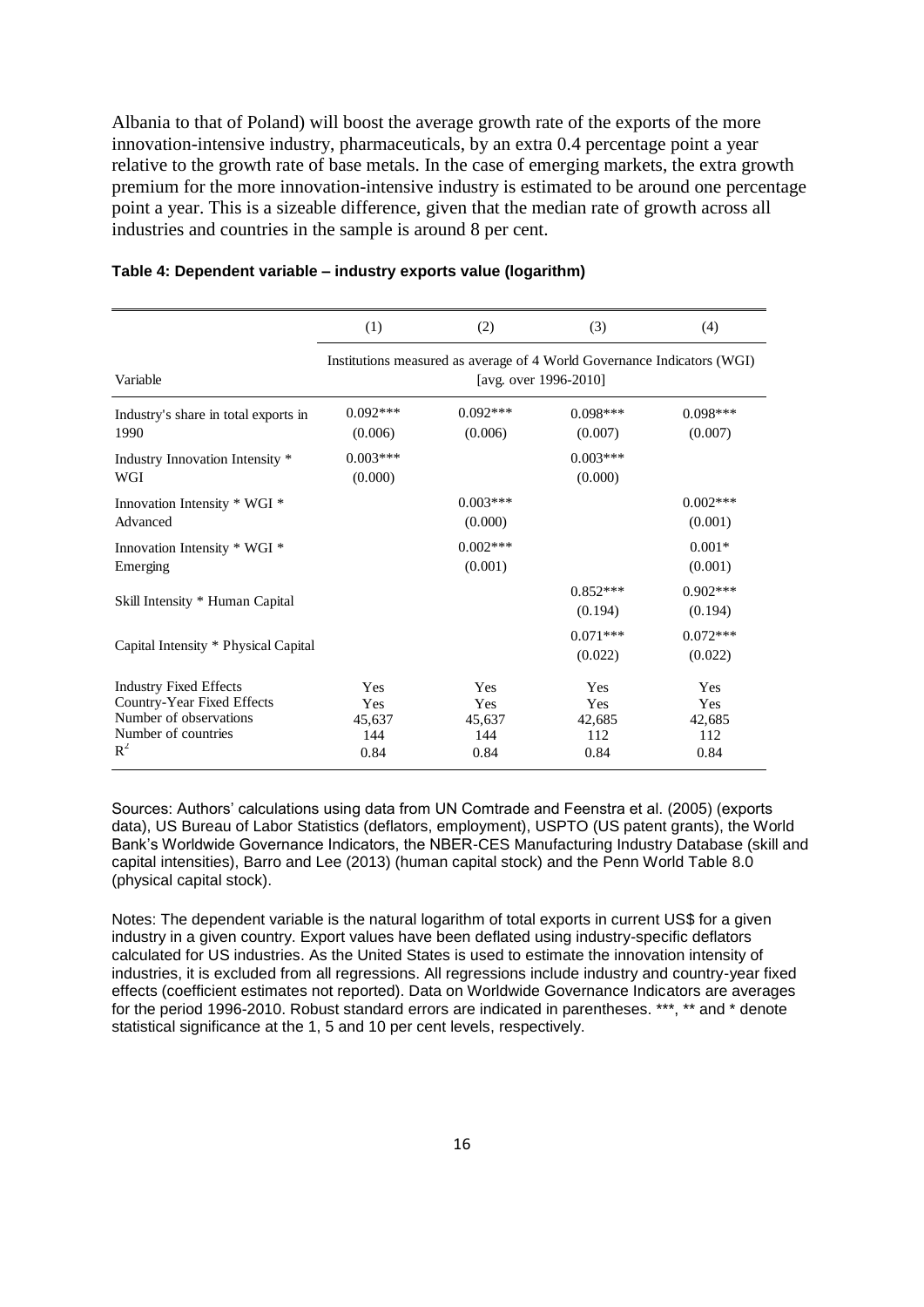|                                                                                                                         | (1)                                      | (2)                                             | (3)                                                                     | (4)                               |
|-------------------------------------------------------------------------------------------------------------------------|------------------------------------------|-------------------------------------------------|-------------------------------------------------------------------------|-----------------------------------|
| Variable                                                                                                                |                                          | [avg. over 1996-2010]                           | Institutions measured as average of 4 World Governance Indicators (WGI) |                                   |
| Industry's share in total exports in<br>1990                                                                            | $-0.176***$<br>(0.020)                   | $-0.175***$<br>(0.020)                          | $-0.265***$<br>(0.041)                                                  | $-0.216***$<br>(0.040)            |
| Industry Innovation Intensity *<br>WGI                                                                                  | $0.0084***$<br>(0.003)                   |                                                 | 0.001<br>(0.003)                                                        |                                   |
| Innovation Intensity * WGI *<br>Advanced                                                                                |                                          | $0.013***$<br>(0.004)                           |                                                                         | $0.008*$<br>(0.005)               |
| Innovation Intensity * WGI *<br>Emerging                                                                                |                                          | $0.022***$<br>(0.006)                           |                                                                         | $0.018**$<br>(0.007)              |
| Skill Intensity * Human Capital                                                                                         |                                          |                                                 | $5.65***$<br>(1.870)                                                    | $5.16***$<br>(1.869)              |
| Capital Intensity * Physical Capital                                                                                    |                                          |                                                 | $-0.900**$<br>(0.378)                                                   | $-0.960**$<br>(0.377)             |
| <b>Industry Fixed Effects</b><br><b>Country Fixed Effects</b><br>Number of observations<br>Number of countries<br>$R^2$ | Yes<br><b>Yes</b><br>3069<br>144<br>0.50 | <b>Yes</b><br><b>Yes</b><br>3069<br>144<br>0.50 | Yes<br>Yes<br>2573<br>118<br>0.54                                       | Yes<br>Yes<br>2573<br>118<br>0.54 |

**Table 5: Dependent variable – annual compounded growth rate of industry exports, 1990-2010, in per cent**

Sources: Authors' calculations using data from UN Comtrade and Feenstra et al. (2005) (exports data), US Bureau of Labor Statistics (deflators, employment), USPTO (US patent grants), the World Bank's Worldwide Governance Indicators, the NBER-CES Manufacturing Industry Database (skill and capital intensities), Barro and Lee (2013) (human capital stock) and the Penn World Table 8.0 (physical capital stock).

Notes: The dependent variable is the average annual growth in exports for a given industry in a given country between 1990 and 2010. Export values have been deflated using industry-specific deflators calculated for US industries. As the United States is used to estimate the innovation intensity of industries, it is excluded from all regressions. All regressions include industry and country fixed effects (coefficient estimates not reported). Data on Worldwide Governance Indicators are averages for the period 1996-2010. The annual compounded growth rate of exports is calculated using as initial export value the average over [1990-1992] and as final export value the average over [1998-2000]. Robust standard errors are indicated in parentheses. \*\*\*, \*\* and \* denote statistical significance at the 1, 5 and 10 per cent levels, respectively.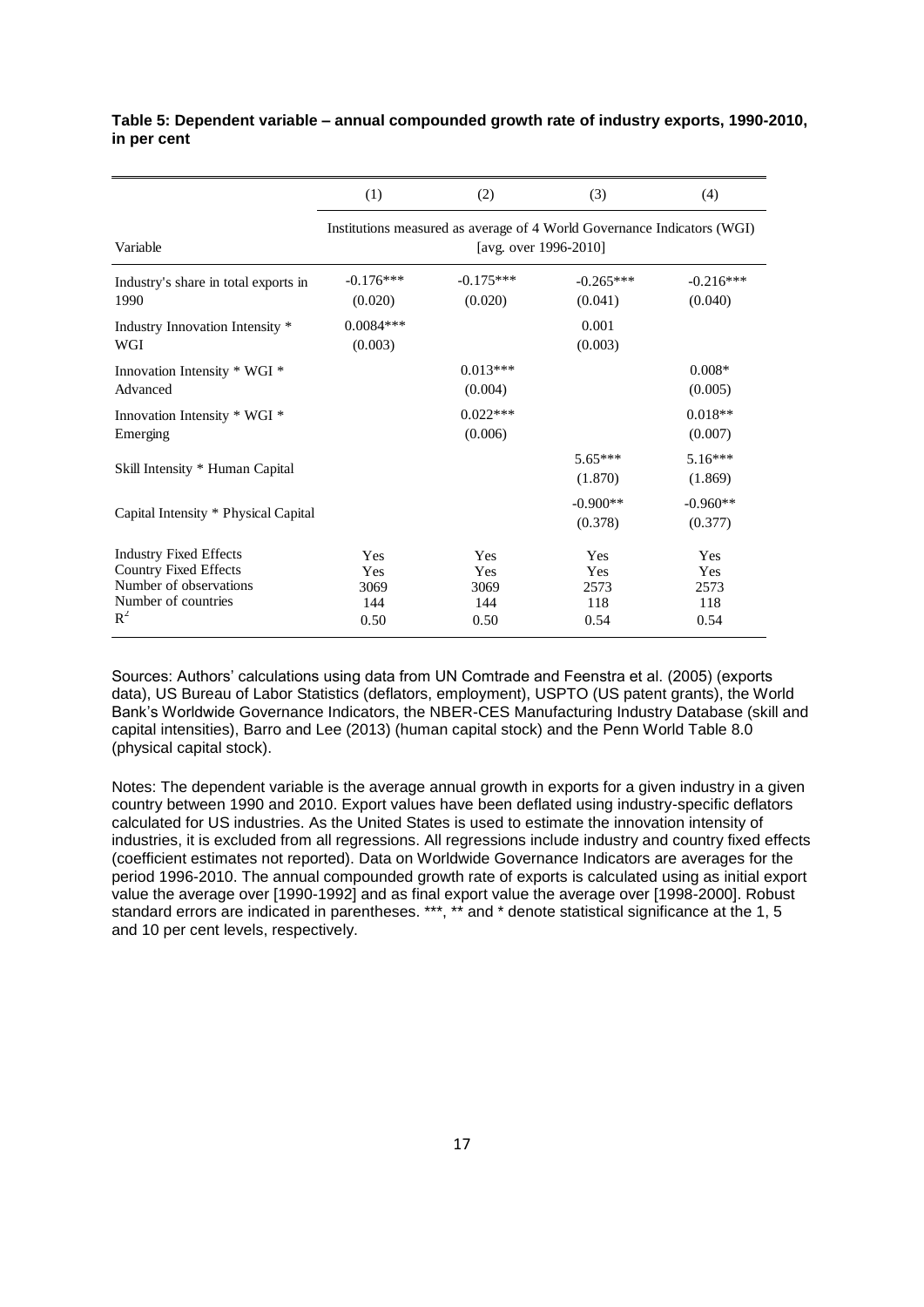Table 6 reports the results of the dynamic panel model estimation looking at the annual rates of export growth. The estimated coefficient for the institution/innovation intensity interaction term remains positive and statistically significant. The long-run effect of institutions on differences between export growth rates of various industries can be estimated by dividing the estimated coefficient  $\beta$  by the convergence factor  $(1 - \alpha)$ , where  $\alpha$  is the coefficient on the lag of the dependent variable. Based on this calculation, the long-run growth premium (corresponding to a one standard deviation improvement in institutions) for an industry at the 25th percentile of innovation intensity compared with an industry at the 75th percentile is estimated at around 9 percentage points.

Results suggest that industries involving higher levels of innovation are able to grow faster, thereby driving economic growth – provided that the quality of economic institutions is appropriate. The estimates also imply that the quality of economic institutions is particularly important for the development of innovation-intensive industries.

|                                                        | (1)                     |
|--------------------------------------------------------|-------------------------|
| 1-year lag of industry export value                    | $0.667***$<br>(0.019)   |
| Skill Intensity * Human Capital                        | $0.718***$<br>(0.103)   |
| Capital Intensity * Physical Capital                   | $0.087***$<br>(0.009)   |
| Industry Innovation Intensity * WGI                    | $0.0006***$<br>(0.0001) |
| Number of observations<br>Number of countries<br>$R^2$ | 48,365<br>130<br>0.52   |

## **Table 6: Dependent variable – exports (log)**

Sources: Authors' calculations using data from UN Comtrade and Feenstra et al. (2005) (exports data), US Bureau of Labor Statistics (deflators, employment), USPTO (US patent grants), the World Bank's Worldwide Governance Indicators, the NBER-CES Manufacturing Industry Database (skill and capital intensities), Barro and Lee (2013) (human capital stock) and the Penn World Table 8.0 (physical capital stock).

Notes: The dependent variable is the natural logarithm of total exports in current US\$ for a given industry in a given country. Export values have been deflated using industry-specific deflators calculated for US industries. As the United States is used to estimate the innovation intensity of industries, it is excluded from the regression. Data on Worldwide Governance Indicators are averages for the period 1996-2010. Coefficients are estimated by two-stage GMM. Robust standard errors are indicated in parentheses. \*\*\*, \*\* and \* denote statistical significance at the 1, 5 and 10 per cent levels, respectively.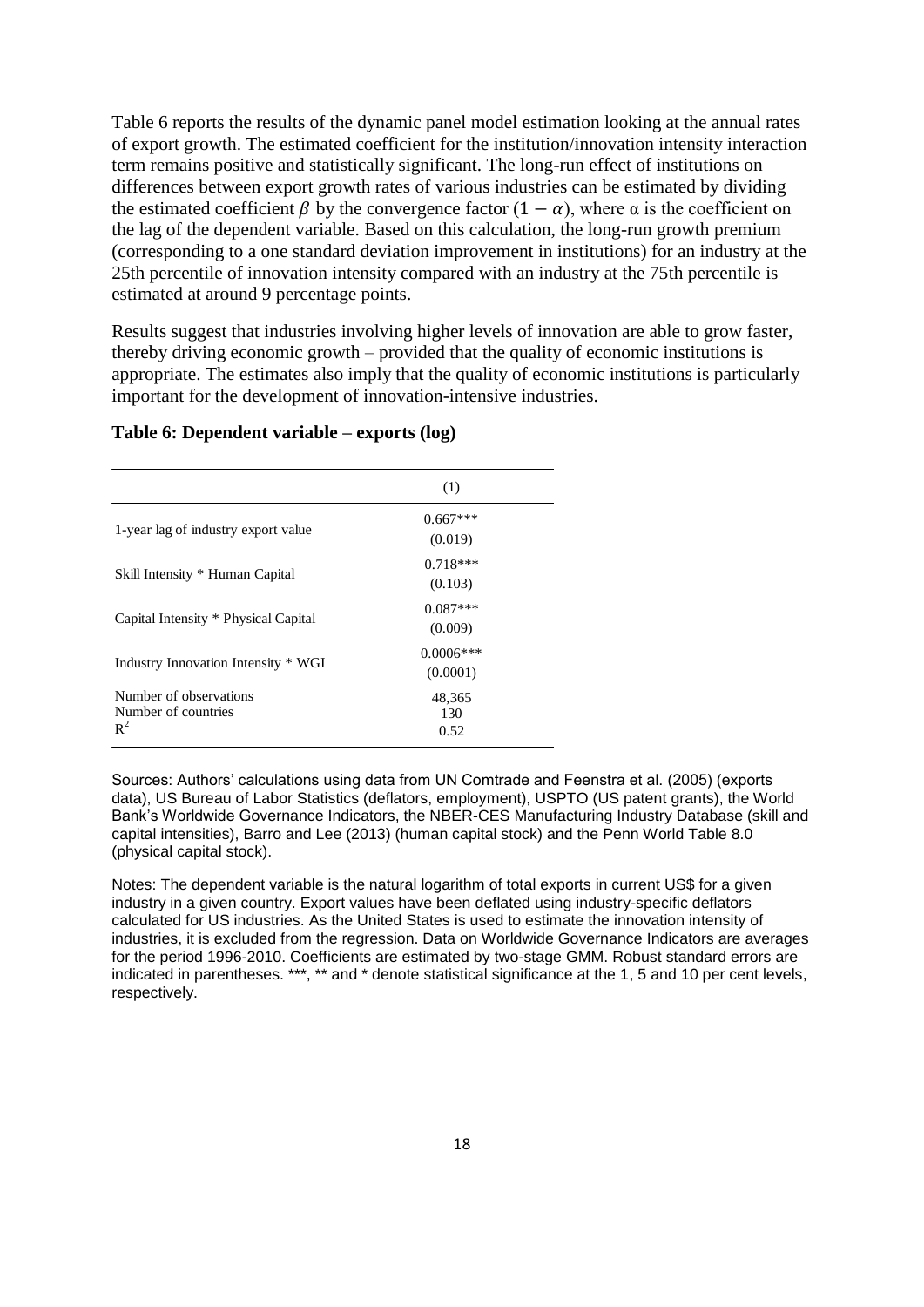### **5.3. Robustness checks**

#### *Total output*

We conduct a number of robustness checks. First, we test the impact of the quality of institutions on the level and growth of industry output rather than exports. The results, reported in Table 7, are similar to those obtained with exports, with coefficients on the interaction term of similar magnitude and similar significance. The long-run growth premium corresponding to a one standard deviation improvement in the quality of institutions for an industry at the 25th percentile of innovation intensity compared with an industry at the 75th percentile is estimated at around 8 percentage points (column 5). We note, however, that total output exhibits greater path dependence (with an estimated coefficient on the first lag  $\hat{\alpha} = 0.879$ ) and that factor endowments appear to be less important for total outputs than for exports. This is consistent with the view that exports rather than industrial production give a more accurate picture of industry output that is internationally competitive.

#### *Other interactions*

To check the robustness of our results, we also test whether other country characteristics rather than the quality of institutions could explain why countries specialise in the export of innovation-intensive goods. To do so, considering our second specification, we interact the innovation intensity of industry with country characteristics such as the level of financial development, human capital endowment and physical capital endowment. Results are reported in Table 8. All coefficients for added interaction terms are positive and statistically significant which may reflect the strong correlation of alternative country characteristics with the quality of institutions. Yet, the estimated coefficient for the interaction between innovation intensity and the quality of institutions remains positive, statistically significant and preserves its magnitude. Column (5) reports the results when adding an interaction term between the innovation intensity and the number of letters in a country's name as a "placebo test". The estimated coefficient for this interaction term is not statistically different from 0 confirming that the positive results for the quality of institutions are not spurious effects arising by construction.

#### *Japan-referenced measures of innovation intensity*

We now consider the robustness of our results to the use of an alternative measure of innovation intensity based on industry-specific spending on R&D in Japan (described in section 3.1). Results for all three specifications are reported in Table 9. The impact of the quality of institutions remains positive and statistically significant at the 1 and 5 per cent levels even when controlling for factor endowment. The results are also robust to the addition of additional interaction terms between other country characteristics and the quality of institutions (see Table 10).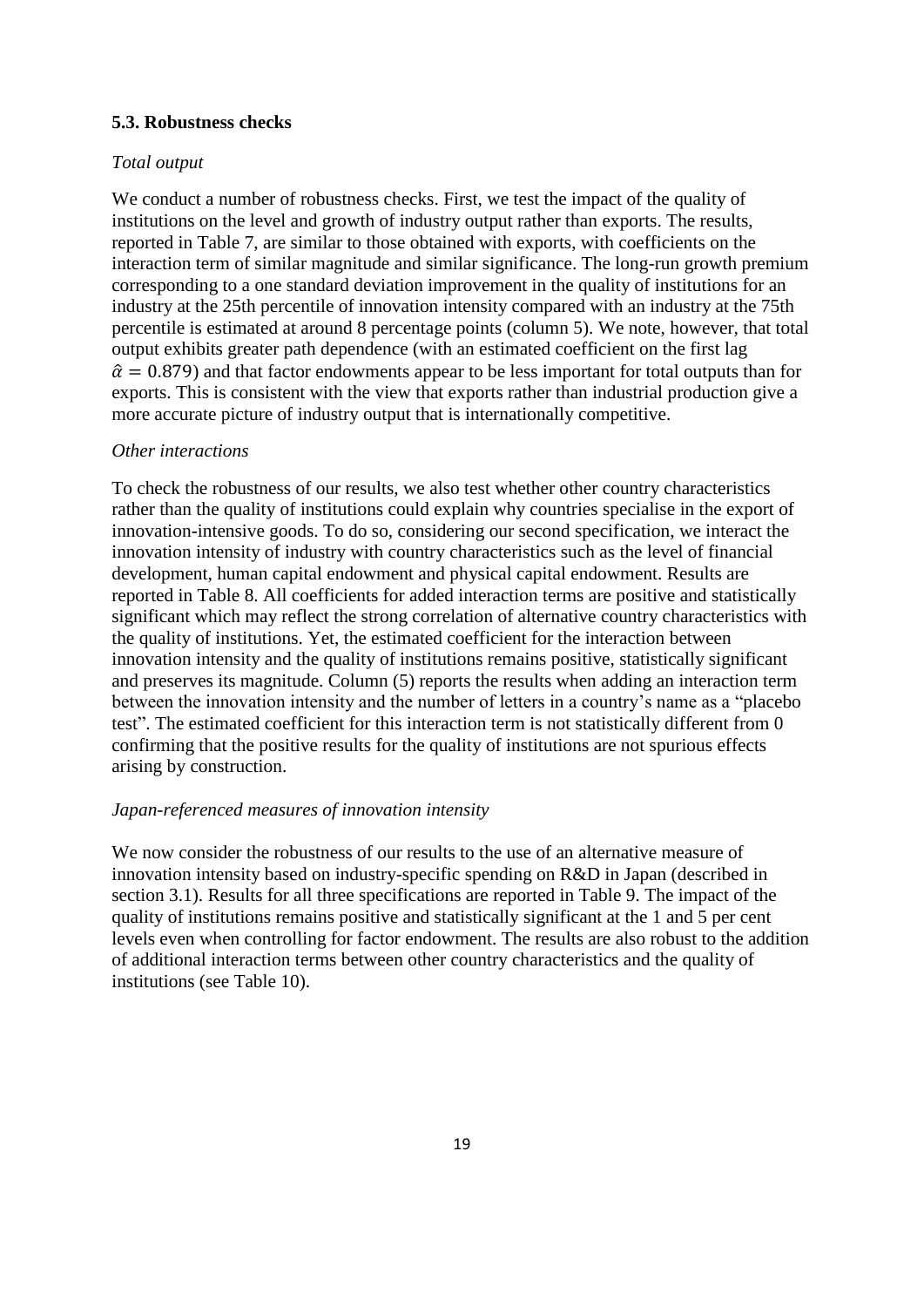#### **Table 7: Determinants of industry output**

| Dependent variable                                                                   | Industry output value<br>(Panel) |                            |                            |                            | Industry output value<br>(Dynamic Panel) |
|--------------------------------------------------------------------------------------|----------------------------------|----------------------------|----------------------------|----------------------------|------------------------------------------|
|                                                                                      | (1)                              | (2)                        | (3)                        | (4)                        | (5)                                      |
| 1-year lag of industry output value                                                  |                                  |                            |                            |                            | $0.879***$<br>(0.015)                    |
| Industry's share in total output in<br>1995                                          | $0.119***$<br>(0.016)            | $0.119***$<br>(0.016)      | $0.123***$<br>(0.017)      | $0.123***$<br>(0.017)      |                                          |
| Industry Innovation Intensity *<br><b>WGI</b>                                        | $0.003***$<br>(0.001)            |                            | $0.002***$<br>(0.001)      |                            | $0.0002**$<br>(0.0001)                   |
| Innovation Intensity * WGI *<br>Advanced                                             |                                  | $0.003***$<br>(0.001)      |                            | $0.003***$<br>(0.001)      |                                          |
| Innovation Intensity * WGI *<br>Emerging                                             |                                  | $0.003***$<br>(0.001)      |                            | $0.003**$<br>(0.001)       |                                          |
| Skill Intensity * Human Capital                                                      |                                  |                            | 0.358<br>(0.374)           | 0.348<br>(0.395)           | 0.0370<br>(0.075)                        |
| Capital Intensity * Physical Capital                                                 |                                  |                            | $-0.033$<br>(0.047)        | $-0.033$<br>(0.047)        | $0.073**$<br>(0.010)                     |
| <b>Industry Fixed Effects</b><br><b>Country Fixed Effects</b>                        | Yes                              | Yes                        | Yes                        | Yes                        |                                          |
| Country-Year Fixed Effects<br>Number of observations<br>Number of countries<br>$R^2$ | Yes<br>14691<br>55<br>0.88       | Yes<br>14691<br>55<br>0.88 | Yes<br>13856<br>48<br>0.88 | Yes<br>13856<br>48<br>0.88 | 21568<br>97<br>0.36                      |

Sources: Authors' calculations using data from UN Comtrade and Feenstra et al. (2005) (exports data), US Bureau of Labor Statistics (deflators, employment), USPTO (US patent grants), the World Bank's Worldwide Governance Indicators, the NBER-CES Manufacturing Industry Database (skill and capital intensities), Barro and Lee (2013) (human capital stock) and the Penn World Table 8.0 (physical capital stock).

Notes: The dependent variable is the natural logarithm of total output in current US\$ for a given industry in a given country. As the United States is used to estimate the innovation intensity of industries, it is excluded from all regressions. All regressions include industry and country-year fixed effects (coefficient estimates not reported). Data on Worldwide Governance Indicators are averages for the period 1996-2010. Robust standard errors are indicated in parentheses. \*\*\*, \*\* and \* denote statistical significance at the 1, 5 and 10 per cent levels, respectively.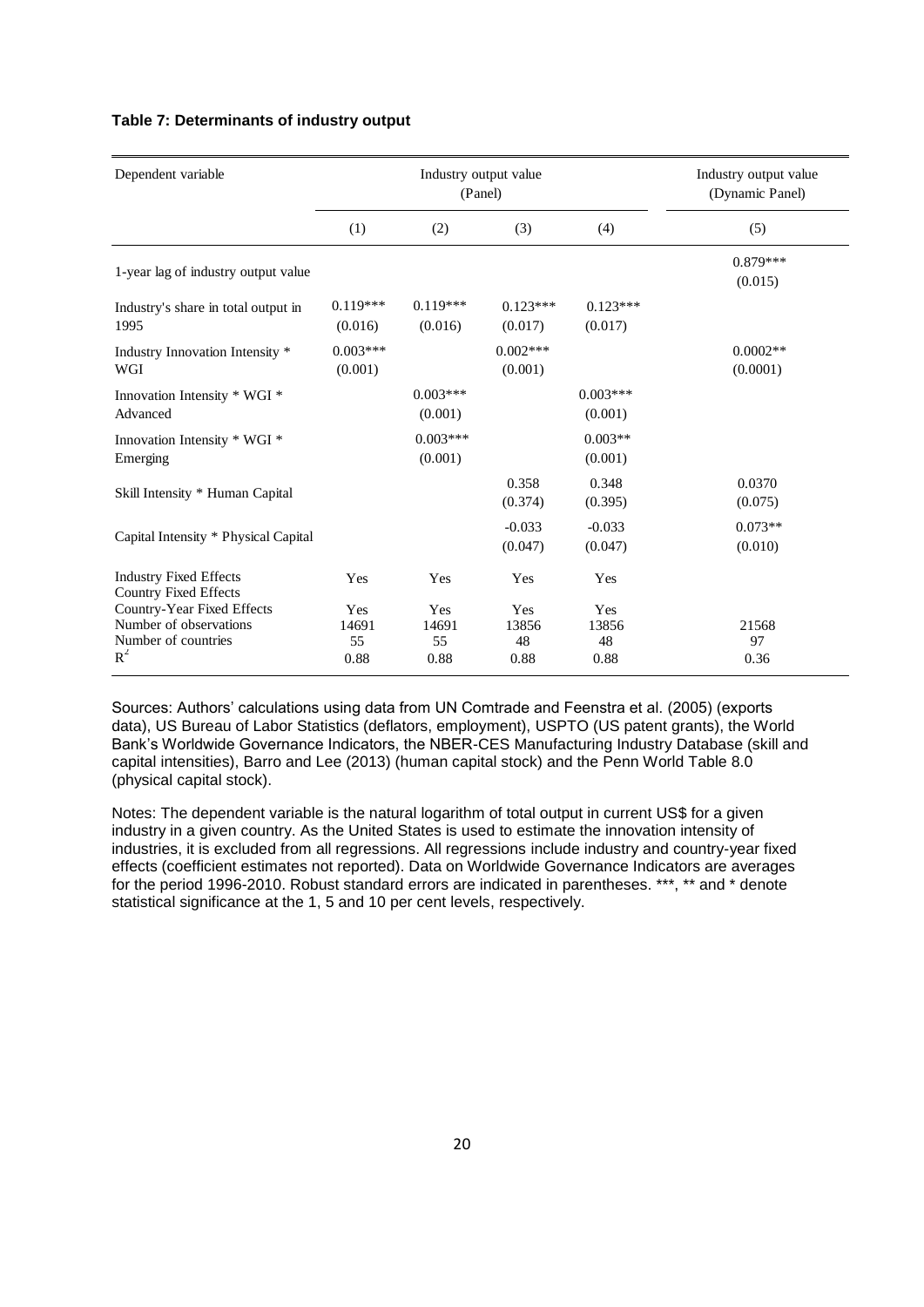#### **Table 8: Additional robustness checks**

|                                                                                                                       | (1)                                       | (2)                                       | (3)                                              | (4)                                | (5)                                       |
|-----------------------------------------------------------------------------------------------------------------------|-------------------------------------------|-------------------------------------------|--------------------------------------------------|------------------------------------|-------------------------------------------|
| Industry's share in total exports in<br>1990                                                                          | $0.065***$<br>(0.024)                     | $0.065***$<br>(0.025)                     | $0.099***$<br>(0.007)                            | $0.092***$<br>(0.006)              | $0.065***$<br>(0.002)                     |
| Innovation Intensity * WGI                                                                                            | $0.0033***$<br>(0.0004)                   | $0.0012***$<br>(0.0006)                   | $0.0027***$<br>(0.0005)                          | $0.0022***$<br>(0.0006)            | $0.0033***$<br>(0.0004)                   |
| Innovation Intensity * Private<br>Credit                                                                              |                                           | $0.00008$ ***<br>(0.0001)                 |                                                  |                                    |                                           |
| Innovation Intensity * Human<br>Capital Endowment                                                                     |                                           |                                           | $0.0016***$<br>(0.00055)                         |                                    |                                           |
| Innovation Intensity * Physical<br>Capital Endowment                                                                  |                                           |                                           |                                                  | $0.0012***$<br>(0.0004)            |                                           |
| Innovation Intensity * Length of<br>Country Name                                                                      |                                           |                                           |                                                  |                                    | 0.0001<br>(0.00008)                       |
| <b>Industry Fixed Effects</b><br>Country-Year Fixed Effects<br>Number of observations<br>Number of countries<br>$R^2$ | Yes<br><b>Yes</b><br>53253<br>143<br>0.81 | Yes<br><b>Yes</b><br>51911<br>137<br>0.81 | <b>Yes</b><br><b>Yes</b><br>42714<br>113<br>0.82 | Yes<br>Yes<br>45227<br>127<br>0.81 | Yes<br><b>Yes</b><br>53253<br>143<br>0.81 |

Sources: Authors' calculations using data from UN Comtrade and Feenstra et al. (2005) (exports data), US Bureau of Labor Statistics (deflators, employment), USPTO (US patent grants), the World Bank's Worldwide Governance Indicators, the World Bank Global Financial Development Database (ratio of private-sector credit to GDP), the NBER-CES Manufacturing Industry Database (skill and capital intensities), Barro and Lee (2013) (human capital stock) and the Penn World Table 8.0 (physical capital stock).

Notes: The dependent variable is the natural logarithm of total exports in current US\$ for a given industry in a given country. Export values have been deflated using industry-specific deflators calculated for US industries. As the United States is used to estimate the innovation intensity of industries, it is excluded from all regressions. All regressions include industry and country-year fixed effects (coefficient estimates not reported). Data on Worldwide Governance Indicators are averages for the period 1996-2010. Robust standard errors are indicated in parentheses. \*\*\*, \*\* and \* denote statistical significance at the 1, 5 and 10 per cent levels, respectively.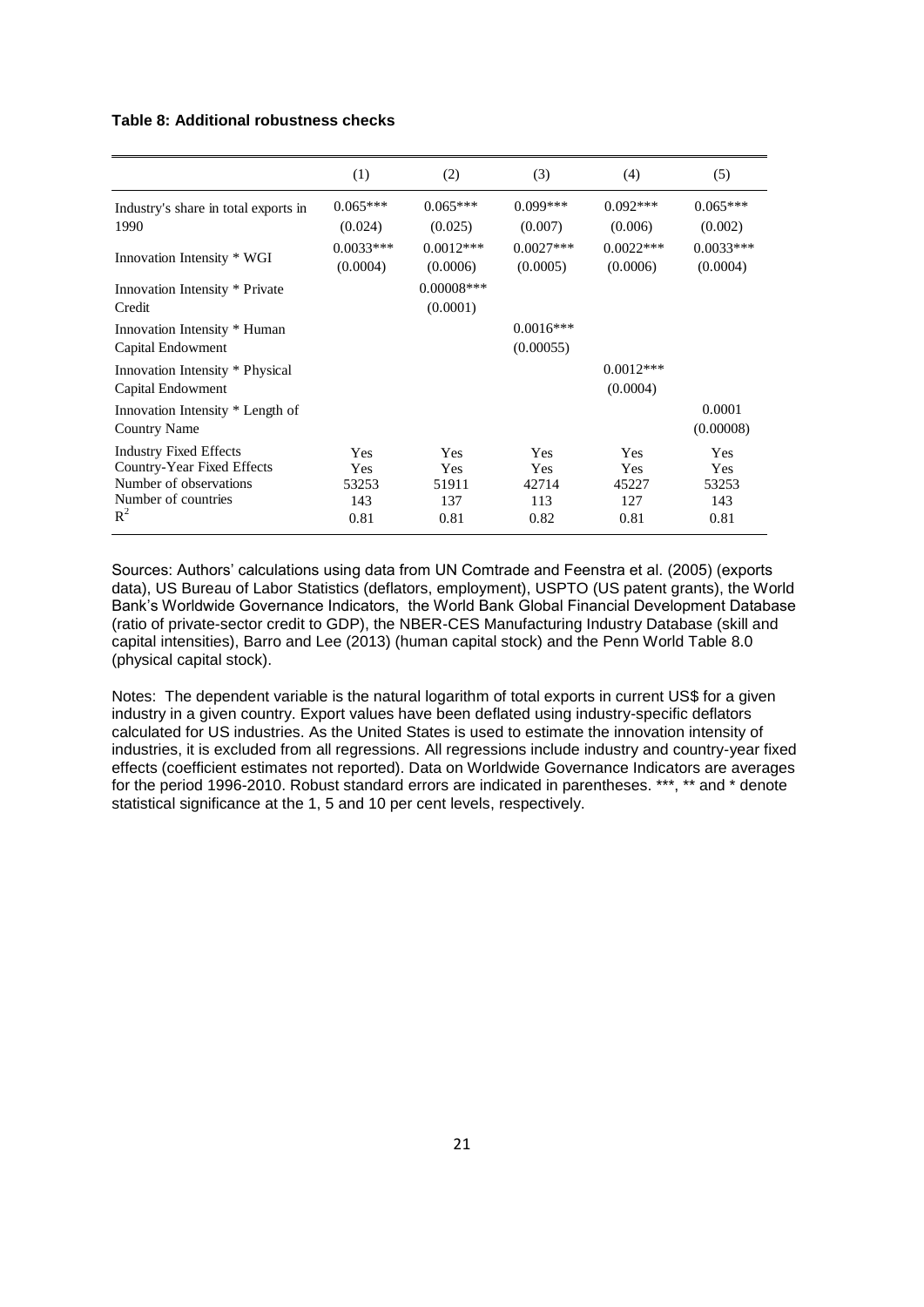| Compounded annual growth<br>rate of exports between<br>1990 and 2010 (%)<br>(Cross-section) |                                              | Total exports of the industry<br>(USD)<br>(Panel) |                       | Total exports of the<br>industry (USD)<br>(Dynamic Panel) |
|---------------------------------------------------------------------------------------------|----------------------------------------------|---------------------------------------------------|-----------------------|-----------------------------------------------------------|
| (1)                                                                                         | (2)                                          | (3)                                               | (4)                   | (5)                                                       |
|                                                                                             |                                              |                                                   |                       | $0.656***$<br>(0.020)                                     |
| $-0.254***$<br>(0.040)                                                                      | $-0.249***$<br>(0.040)                       | $0.094***$<br>(0.006)                             | $0.093***$<br>(0.006) |                                                           |
| $0.332**$<br>(0.133)                                                                        |                                              | $0.158***$<br>(0.013)                             |                       | $0.0402***$<br>(0.0050)                                   |
|                                                                                             | $0.569***$<br>(0.169)                        |                                                   | $0.136***$<br>(0.017) |                                                           |
|                                                                                             | $0.961***$<br>(0.262)                        |                                                   | $0.105***$<br>(0.027) |                                                           |
| 4.594**<br>(2.013)                                                                          | 4.118**<br>(2.011)                           | $0.560***$<br>(0.126)                             | $0.582***$<br>(0.125) | $0.829***$<br>(0.113)                                     |
| $-1.118***$<br>(0.399)                                                                      | $-1.197***$<br>(0.397)                       | $0.082***$<br>(0.020)                             | $0.084***$<br>(0.020) | $0.088***$<br>(0.009)                                     |
| Yes<br>Yes                                                                                  | Yes<br>Yes                                   | Yes                                               | Yes                   |                                                           |
| n.a.<br>2193<br>118                                                                         | n.a.<br>2193<br>118                          | Yes<br>36308<br>112                               | Yes<br>36308<br>112   | 41142<br>130<br>0.53                                      |
|                                                                                             | Capital Intensity * Physical Capital<br>0.54 | 0.55                                              | 0.84                  | 0.84                                                      |

#### **Table 9: Determinants of industry export and export growth with the innovation intensity derived from the Japanese R&D intensity**

Sources: Authors' calculations using data from UN Comtrade and Feenstra et al. (2005) (exports data), US Bureau of Labor Statistics (deflators), the Japanese Statistics Bureau (R&D expenditures and employment), the World Bank's Worldwide Governance Indicators, the NBER-CES Manufacturing Industry Database (skill and capital intensities), Barro and Lee (2013) (human capital stock) and the Penn World Table 8.0 (physical capital stock).

Notes: In specifications (1) and (2), the dependent variable is the average annual growth in exports for a given industry in a given country between 1990 and 2010. In specifications (3), (4) and (5) the dependent variable is the natural logarithm of total exports in current US\$ for a given industry in a given country. Export values have been deflated using industry-specific deflators calculated for US industries. In this specification, the innovation intensity of industries has been derived from Japanese R&D intensities, and therefore Japan is excluded from all regressions. All regressions include industry and country-year fixed effects (coefficient estimates not reported). Data on Worldwide Governance Indicators are averages for the period 1996-2010. Robust standard errors are indicated in parentheses. \*\*\*, \*\* and \* denote statistical significance at the 1, 5 and 10 per cent levels, respectively.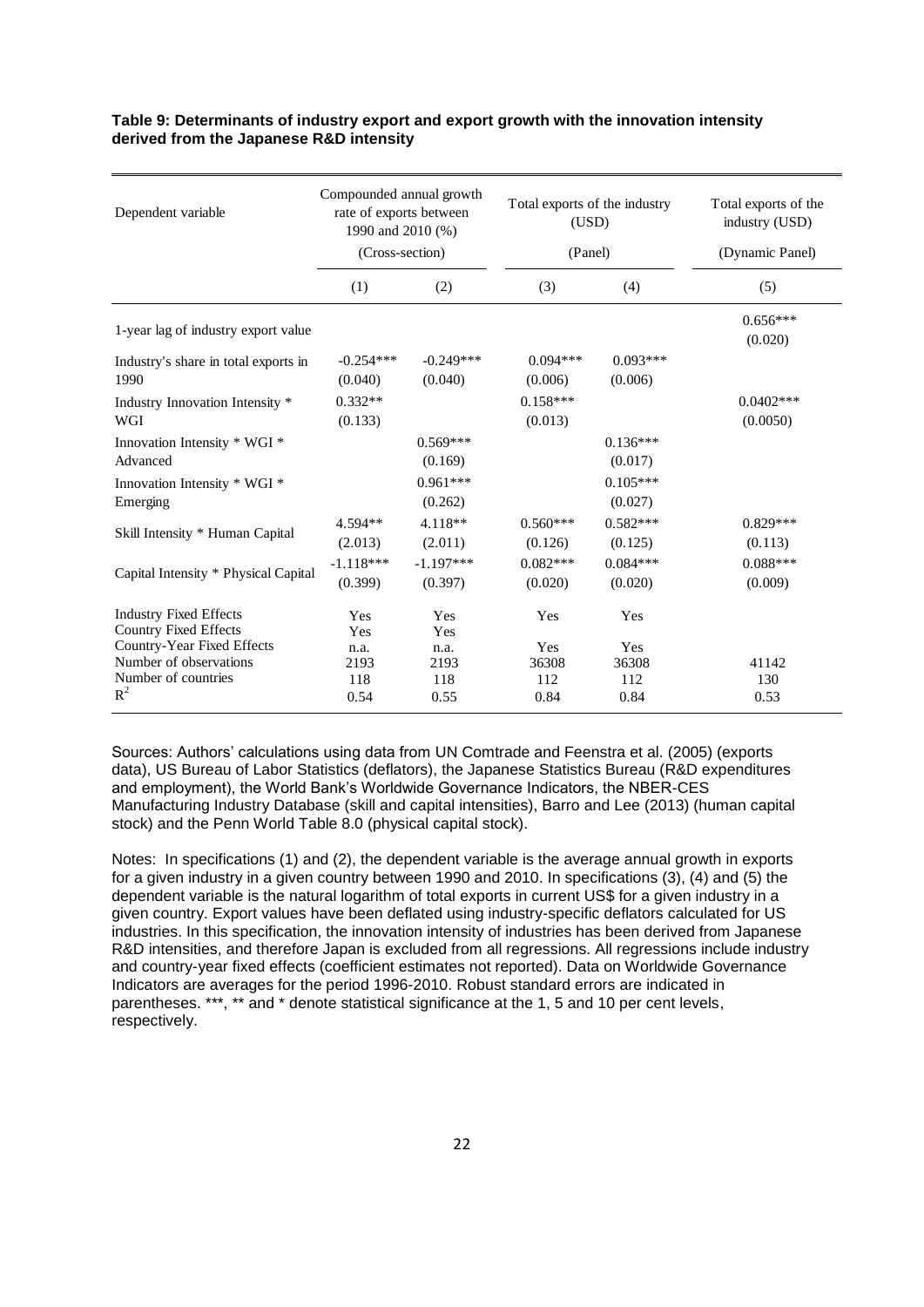#### **Table 10: Additional robustness checks with Japan-referenced data**

|                                                                                                                       | (1)                                              | (2)                                       | (3)                                       | (4)                                       | (5)                                       |
|-----------------------------------------------------------------------------------------------------------------------|--------------------------------------------------|-------------------------------------------|-------------------------------------------|-------------------------------------------|-------------------------------------------|
| Industry's share in total exports in<br>1990                                                                          | $0.0085***$<br>(0.005)                           | $0.0086***$<br>(0.005)                    | $0.093***$<br>(0.006)                     | $0.087***$<br>(0.005)                     | $0.0085***$<br>(0.005)                    |
| Innovation Intensity * WGI                                                                                            | $0.16***$<br>(0.012)                             | $0.12***$<br>(0.020)                      | $0.15***$<br>(0.015)                      | $0.13***$<br>(0.019)                      | $0.16***$<br>(0.012)                      |
| Innovation Intensity * Private<br>Credit                                                                              |                                                  | $0.0016***$<br>(0.0005)                   |                                           |                                           |                                           |
| Innovation Intensity * Human<br>Capital Endowment                                                                     |                                                  |                                           | $0.049***$<br>(0.014)                     |                                           |                                           |
| Innovation Intensity * Physical<br>Capital Endowment                                                                  |                                                  |                                           |                                           | $0.035***$<br>(0.012)                     |                                           |
| Innovation Intensity * Length of<br><b>Country Name</b>                                                               |                                                  |                                           |                                           |                                           | $-0.0019$<br>(0.003)                      |
| <b>Industry Fixed Effects</b><br>Country-Year Fixed Effects<br>Number of observations<br>Number of countries<br>$R^2$ | <b>Yes</b><br><b>Yes</b><br>43062<br>143<br>0.82 | <b>Yes</b><br>Yes<br>41967<br>137<br>0.83 | <b>Yes</b><br>Yes<br>36333<br>113<br>0.84 | <b>Yes</b><br>Yes<br>38519<br>127<br>0.83 | <b>Yes</b><br>Yes<br>43062<br>143<br>0.82 |

Sources: Authors' calculations using data from UN Comtrade and Feenstra et al. (2005) (exports data), US Bureau of Labor Statistics (deflators), the Japanese Statistics Bureau (R&D expenditures and employment), the World Bank's Worldwide Governance Indicators, the World Bank Global Financial Development Database (ratio of private-sector credit to GDP), the NBER-CES Manufacturing Industry Database (skill and capital intensities), Barro and Lee (2013) (human capital stock) and the Penn World Table 8.0 (physical capital stock).

Notes: The dependent variable is the natural logarithm of total exports in current US\$ for a given industry in a given country. Export values have been deflated using industry-specific deflators calculated for US industries. In this specification, the innovation intensity of industries has been derived from Japanese R&D intensities, and therefore Japan is excluded from all regressions. All regressions include industry and country-year fixed effects (coefficient estimates not reported). Data on Worldwide Governance Indicators are averages for the period 1996-2010. Robust standard errors are indicated in parentheses. \*\*\*, \*\* and \* denote statistical significance at the 1, 5 and 10 per cent levels, respectively.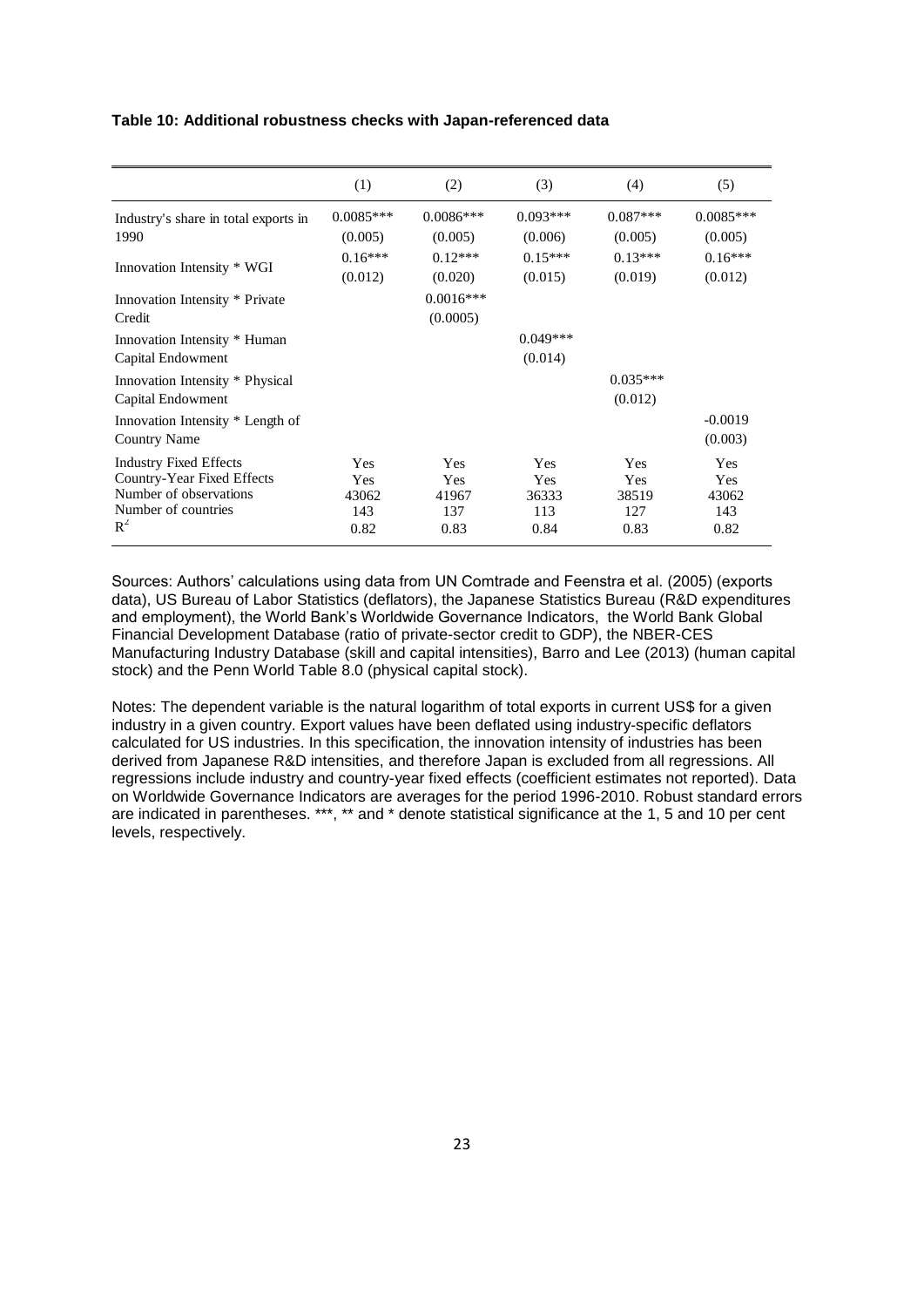# **6. Conclusion**

In this paper, we provide evidence that economic institutions are an important determinant of innovation in a large sample of advanced and emerging market economies. Innovation in turn translates into economic growth, and thus innovation appears to be an important channel through which better economic institutions can lead to higher growth in the long run.

In particular, the analysis showed that industries involving higher levels of innovation grow faster in countries with a higher quality of economic institutions. Countries with better economic institutions therefore tend to develop more innovation-intensive structures of exports as over time innovation-intensive industries increase their contribution to overall exports of these countries.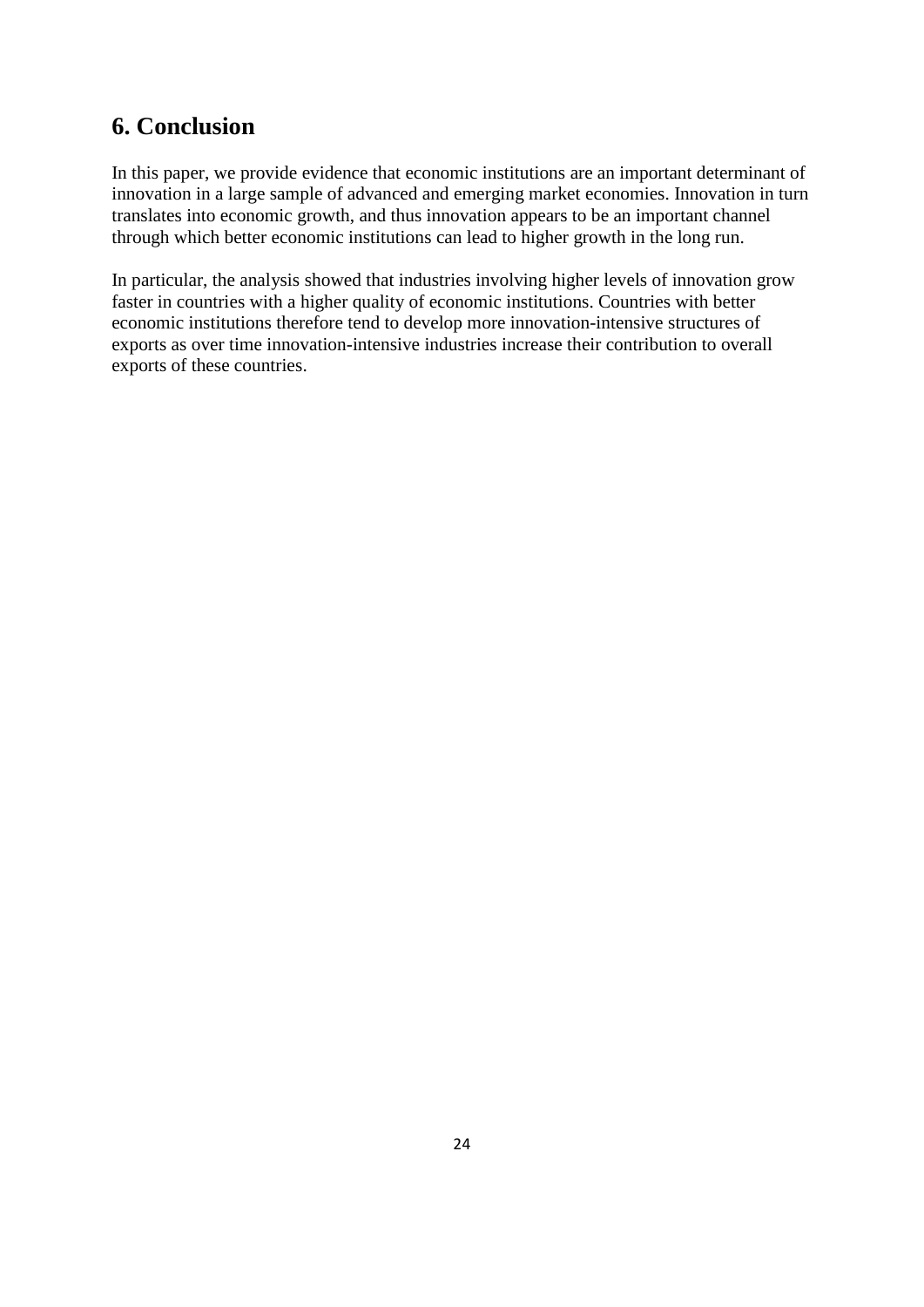# **References**

P. Aghion and P. Howitt (1998), *Endogenous Growth Theory*, MIT Press Books.

W. Antweiler and D. Trefler (2002), "Increasing Returns and All That: A View from Trade", *American Economic Review,* Vol. 92, pp. 93-119.

R. Barro and J. Lee (2013), "A new data set of educational attainment in the world, 1950– 2010", *Journal of Development Economics*, Vol. 104, pp. 184-198.

T. Beck (2003), "Financial Dependence and International Trade", *Review of International Economics*, Vol. 11, pp. 296-316.

R. Becker, W. Gray and J. Marvakov (2013), "NBER-CES Manufacturing Industry Database: Technical Notes", National Bureau of Economic Research.

J. Bernstein and P. Mohnen (1998), "International R&D spillovers between U.S. and Japanese R&D intensive sectors", *Journal of International Economics*, Vol. 44, pp. 315-338.

R. Blundell and S. Bond (1998), "Initial conditions and moment restrictions in dynamic panel data models", *Journal of Econometrics*, Vol. 87, pp. 115-143.

R. Bruno, M. Bytchkova and S. Estrin (2011), "Institutions and Entry: A Cross-Regional Analysis in Russia", IZA Discussion Paper 5504.

D. Coe and E. Helpman (1995), "International R&D spillovers", *European Economic Review*, Vol. 39, pp. 859-887.

D. Coe, E. Helpman and A. Hoffmaister (1997), "North-South R&D Spillovers", *Economic Journal*, Vol. 107, pp. 134-49.

R. Cull and L. Xu (2005), "Institutions, Ownership, and Finance: The Determinants of Profit Reinvestment among Chinese Firms", *Journal of Financial Economics*, Vol. 77, pp. 117–46.

J. Eaton and S. Kortum (1997), "Technology and Bilateral Trade", NBER Working Paper 6253.

R. Feenstra, R. Lipsey, H. Deng, A. Ma and H. Mo (2005), "World Trade Flows: 1962- 2000", NBER Working Paper 11040.

R. Feenstra, R. Inklaar and M. Timmer (2013), "The next generation of the Penn World Table", No. w19255, National Bureau of Economic Research, 2013.

E. Gelebo, A. Plekhanov and F. Silve (2015), "Determinants of frontier innovation and technology adoption: cross-country evidence", EBRD Working Paper 173.

H. Görg and E. Strobl (2005), "Spillovers from Foreign Firms through Worker Mobility: An Empirical Investigation", *Scandinavian Journal of Economics*, Vol. 107, pp. 693-709.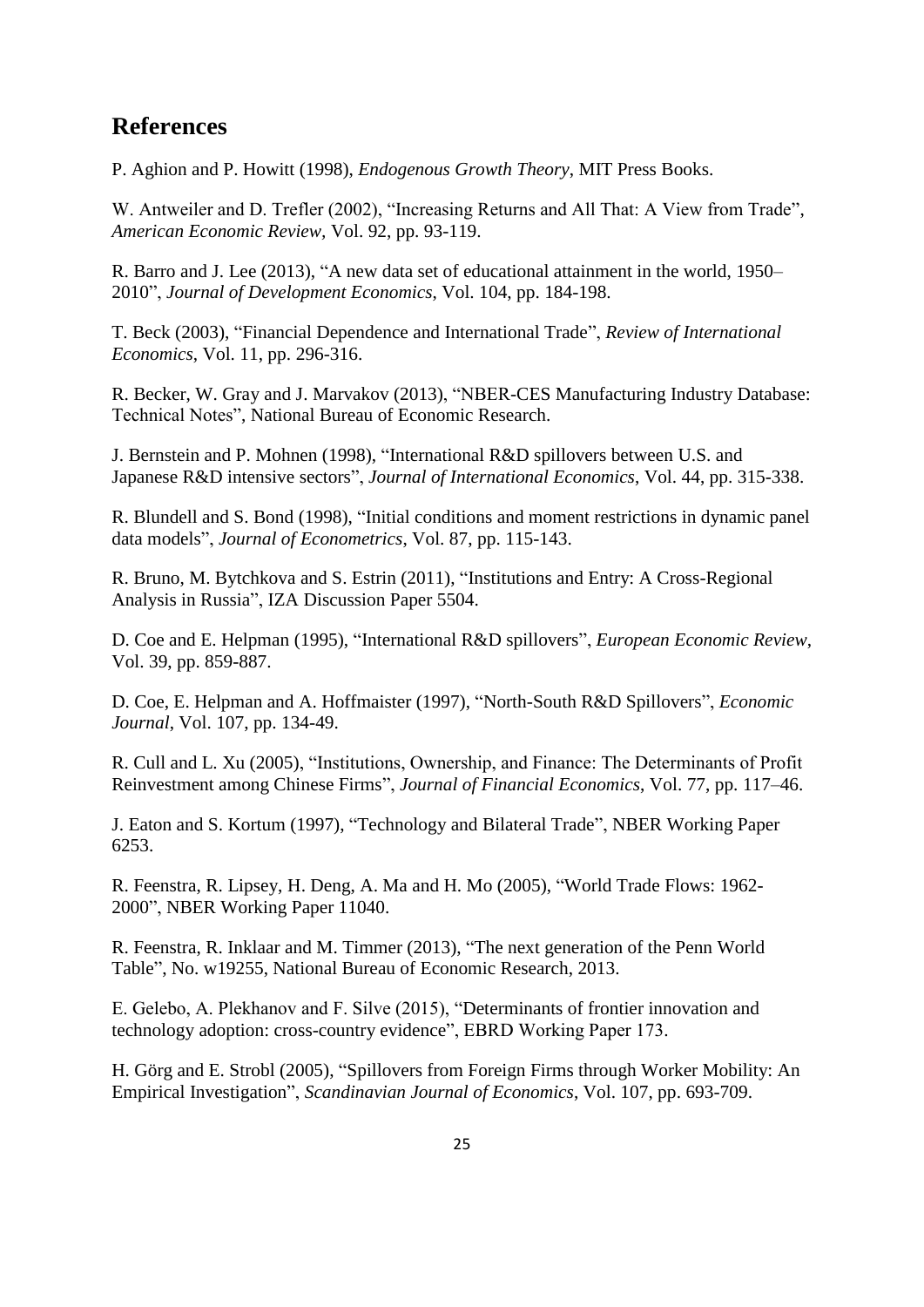Z. Griliches (1984), *R&D, Patents, and Productivity*, University of Chicago Press.

Z. Griliches (1990), "Patent Statistics as Economic Indicators: A survey", *Journal of Economic Literature,* Vol. 28, pp. 1661-1707.

Z. Griliches and F. Lichtenberg (1984), "Inter-industry Technology Flows and Productivity Growth: A Re-examination", *Review of Economics and Statistics*, Vol. 66, pp. 324-29.

Z. Griliches and J. Schmookler (1963), "Inventing and maximizing", *American Economic Review,* Vol. 53, pp*.* 725-729.

R. Griffith, S. Redding and J. Van Reenen (2004), "Mapping the Two Faces of R&D: Productivity Growth in a Panel of OECD Industries", *Review of Economics and Statistics*, Vol. 86, pp. 883-895.

A. Habiyaremye and W. Raymond (2013), "Transnational corruption and innovation in transition economies", Maastricht Economic and Social Research Institute on Innovation and Technology Working Paper 050.

B. Hall, Z. Griliches and J. Hausman (1986), "Patents and R&D: Is There a Lag?", *International Economic Review*, Vol.27, pp.165–283.

B. Hall, A. Jaffe and M. Trajtenberg (2000), "Market Value and Patent Citations: A First Look", NBER Working Paper 7741.

B. Hall, A. Jaffe and M. Trajtenberg (2001), "The NBER Patent Citation Data File: Lessons, Insights and Methodological Tools," NBER Working Paper 8498.

R. Hall and C. Jones (1999), "Why Do Some Countries Produce So Much More Output per Worker than Others?" *Quarterly Journal of Economics*, Vol. 114, pp. 83–116.

R. Hausmann, J. Hwang and D. Rodrik (2007), "What You Export Matters", *Journal of Economic Growth*, Vol. 12, pp. 1–25.

R. Hausmann and B. Klinger (2007), "The Structure of the Product Space and Comparative Advantage", Harvard University CID Working Paper 146.

J. Hausman and W. Taylor (1981), "Panel Data and Unobservable Individual Effects" *Econometrica*, Vol. 49, pp. 1377-98.

J. Hwang (2007), "Patterns of Specialization and Economic Growth", Ph.D dissertation, Harvard University.

A. Jaffe (1986), "Technological Opportunity and Spillovers of R&D: Evidence from Firms' Patents, Profits and Market Value", *American Economic Review*, Vol. 76, pp. 984–1001.

A. Jaffe (1989), "Real Effects of Academic Research", *American Economic Review*, Vol. 79, pp. 957–70.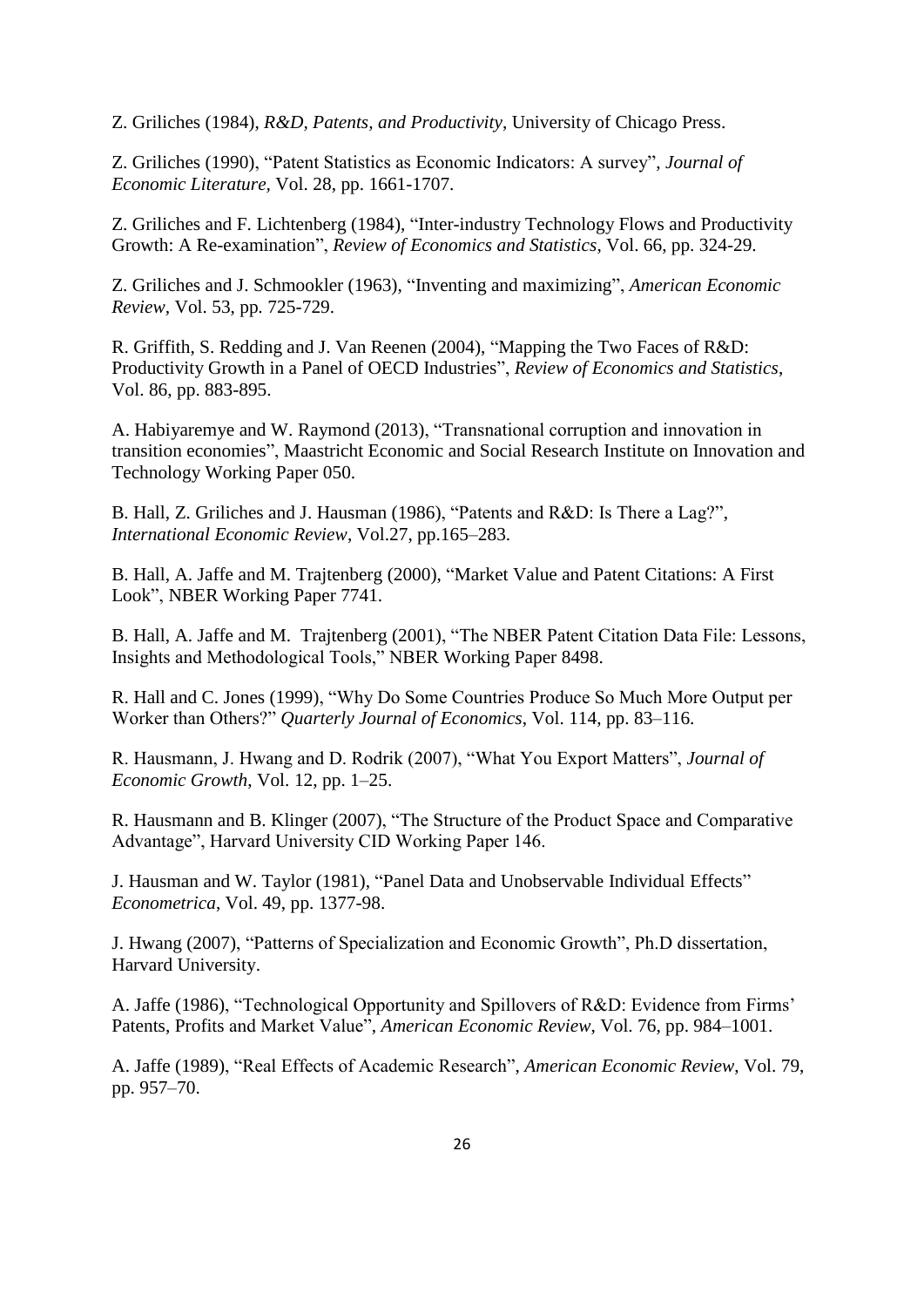A. Jaffe and M. Trajtenberg (2002), *Patents, citations, and innovations: A window on the knowledge economy*, MIT press.

B. Javorcik and S. Wei (2009) [Corruption and cross-border investment in emerging markets:](http://ideas.repec.org/a/eee/jimfin/v28y2009i4p605-624.html)  [Firm-level evidence,](http://ideas.repec.org/a/eee/jimfin/v28y2009i4p605-624.html)" *Journal of International Money and Finance*, Vol. 28, pp. 605-624.

D. Kaufmann, A. Kraay and M. Mastruzzi (2009), "Governance Matters VIII: Governance Indicators for 1996–2008", World Bank Policy Research Working Paper 4978.

S. Kripfganz and C. Schwarz (2013), "Estimation of linear dynamic panel data models with time-invariant regressors", Deutsche Bundesbank Research Centre Discussion Paper 25/2013.

A. Levchenko (2007), "Institutional Quality and International Trade", *Review of Economic Studies*, Vol. 74, pp. 791-819.

F. Lichtenberg (1992), "R&D Investment and International Productivity Differences", NBER Working Paper 4161.

F. Lichtenberg and B. Van Pottelsberghe de la Potterie (1998), "International R&D Spillovers: A Comment", *European Economic Review,* Vol. 42, pp. 1483-1491.

P. Mahagaonkar (2008), "Corruption and innovation: a grease or sand relationship?", Jena Economic Research Paper 017.

K. Manova (2008), "Credit constraints, equity market liberalizations, and international trade", *Journal of International Economics,* Vol. 76, pp. 33-47.

P. Mauro (1995), "Corruption and Growth", *Quarterly Journal of Economics*, Vol. 110, pp. 681-712.

P. Mohnen (1996), "R&D externalities and productivity growth", *STI Review*, Vol. 18, pp. 39-66.

M. Nadiri (1993), "Innovations and Technological Spillovers", NBER Working Paper 4423.

S. Nickell (1981), "Biases in Dynamic Models with Fixed Effects", *Econometrica*, Vol. 49, pp. 1417–26.

N. Nunn (2007), "Relationship-Specificity, Incomplete Contracts, and the Patten of Trade", *Quarterly Journal of Economics*, Vol. 122, pp. 569-600.

D. North (1990), *Institutions, Institutional Change, and Economic Performance*, Cambridge University Press.

M. Olson (2000), *Power and Prosperity: Outgrowing Communist and Capitalist Dictatorships*, Oxford University Press.

A. Pakes (1985), "On Patents, R&D, and the Stock Market Rate of Return," *Journal of Political Economy*, Vol.93, pp. 390–409.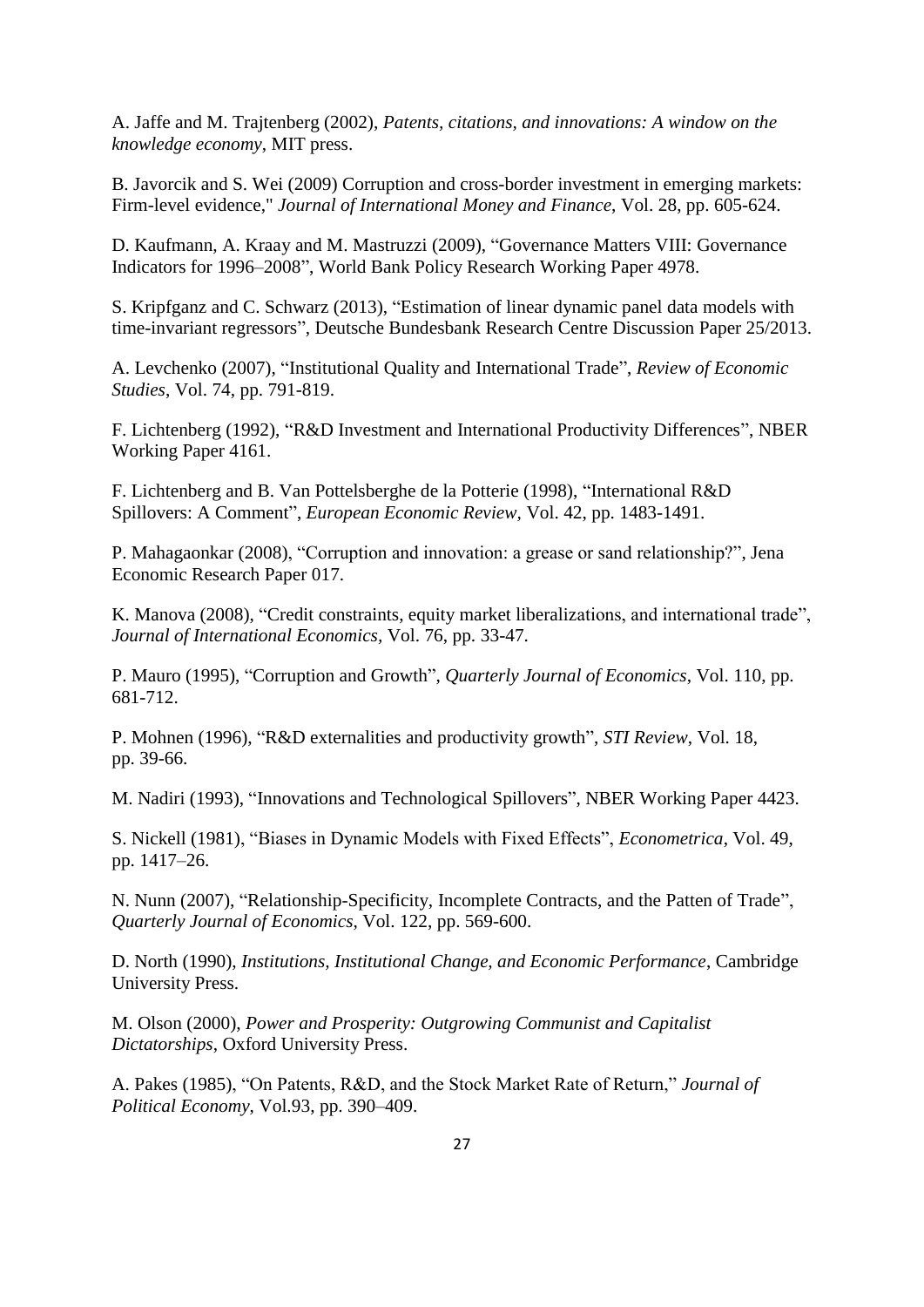P. Patel and L. Soete, (1988) "L'évaluation des effets économiques de la technologie", *STI Review*, No. 4, pp. 133-183.

R. Rajan and L. Zingales (1998), "Financial Dependence and Growth", *American Economic Review,* Vol. 88, pp. 559-586.

J. Robinson, D. Acemoglu and S. Johnson (2005), "Institutions as a Fundamental Cause of Long-Run Growth", *Handbook of Economic Growth*, Vol. 1A, pp. 386-472.

J. Romalis (2004). "Factor Proportions and the Structure of Commodity Trade", *American Economic Review,* Vol. 94, pp. 67-97.

A. Savvides and M. Zachariadis (2005), "International Technology Diffusion and the Growth of TFP in the Manufacturing Sector of Developing Economies", *Review of Development Economics*, Vol. 9, pp. 482-501.

F. Scherer (1982), "Inter-industry technology flows and productivity growth", *Review of Economics and Statistics*, Vol. 64, pp. 627-34.

J. Schmookler and O. Brownlee (1962), "Determinants of Inventive Activity", *American Economic Review*, Vol. 52, pp. 165-76.

E. Tebaldi and B. Elmslie (2013), "Does institutional quality impact innovation? Evidence from cross-country patent grant data", *Applied Economics*, Vol. 45, pp. 887-900.

H. Ulku (2007), "R&D, Innovation, and Economic Growth: An Empirical Analysis", IMF Working Paper WP/04/185.

B. Van Pottelsberghe de la Potterie and F. Lichtenberg (2001), "Does Foreign Direct Investment Transfer Technology Across Borders?", *Review of Economics and Statistics,* Vol. 83, pp. 490-497.

M. Zachariadis (2004), "R&D Induced Growth in the OECD", *Review of Development Economics*, Vol. 8, pp. 423-439.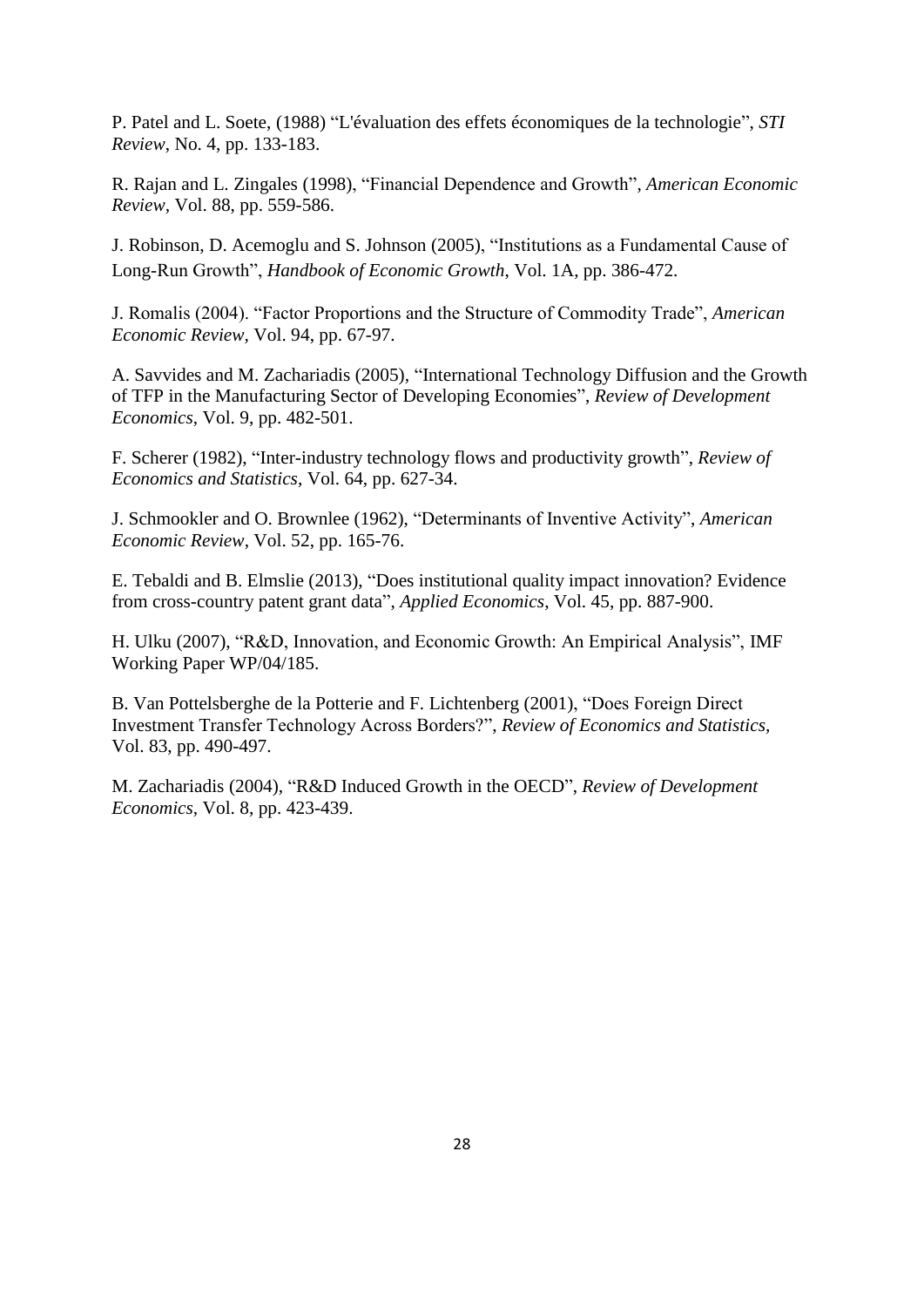# **Annex 1: Countries in the sample**

| Afghanistan              | Greece             | Norway                      |
|--------------------------|--------------------|-----------------------------|
| Albania                  | Guatemala          | Oman                        |
| Angola                   | Guinea             | Pakistan                    |
| Argentina                | Guinea-Bissau      | Panama                      |
| Aruba                    | Guyana             | Papua New Guinea            |
| Australia                | Haiti              | Paraguay                    |
| Austria                  | Honduras           | Peru                        |
| <b>Bahamas</b>           | Hong Kong          | Philippines                 |
| Bahrain                  | Hungary            | Poland                      |
| Bangladesh               | Iceland            | Portugal                    |
| <b>Barbados</b>          | India              | Qatar                       |
| Belgium                  | Indonesia          | Russia                      |
| <b>Belize</b>            | Iran               | Rwanda                      |
| Benin                    | Iraq               | Saint Kitts and Nevis       |
| Bermuda                  | Ireland            | Samoa                       |
| <b>Bolivia</b>           | <b>Israel</b>      | Saudi Arabia                |
| <b>Brazil</b>            | Italy              | Senegal                     |
| Bulgaria                 | Jamaica            | Serbia                      |
| <b>Burkina Faso</b>      | Japan              | Seychelles                  |
| <b>Burundi</b>           | Jordan             | Sierra Leone                |
| Cambodia                 | Kenya              | Singapore                   |
| Cameroon                 | Kiribati           | Somalia                     |
| Canada                   | Korea, Dem. Rep.   | South Africa                |
| Central African Republic | Korea, Republic of | Spain                       |
| Chad                     | Kuwait             | Sri Lanka                   |
| Chile                    | Lao PDR            | Sudan                       |
| China                    | Lebanon            | Suriname                    |
| Colombia                 | Liberia            | Sweden                      |
| Congo                    | Libya              | Switzerland                 |
| Costa Rica               | Macao              | Syria                       |
| Côte d'Ivoire            | Madagascar         | Tanzania                    |
| Cuba                     | Malawi             | Thailand                    |
| Cyprus                   | Malaysia           | Togo                        |
| Czech Republic           | Mali               | Trinidad and Tobago         |
| Denmark                  | Malta              | Tunisia                     |
| Djibouti                 | Mauritania         | Turkey                      |
| Dominican Republic       | Mauritius          | Uganda                      |
| Ecuador                  | Mexico             | Ukraine                     |
| Egypt                    | Mongolia           | <b>United Arab Emirates</b> |
| El Salvador              | Morocco            | <b>United Kingdom</b>       |
| <b>Equatorial Guinea</b> | Mozambique         | <b>USA</b>                  |
| Ethiopia                 | Myanmar            | Uruguay                     |
| Fiji                     | Nepal              | Venezuela                   |